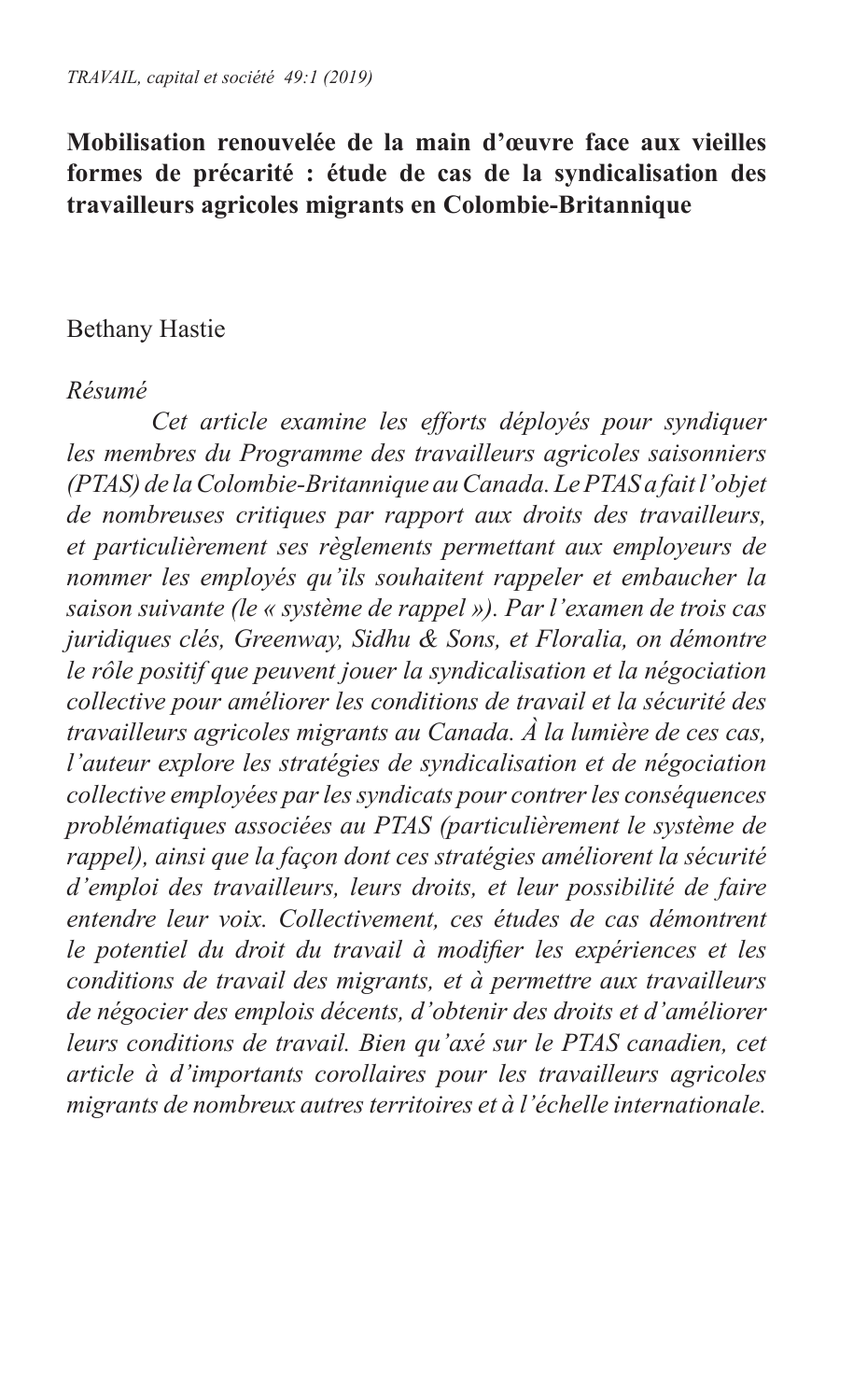# **Renewing Labour's Engagement with Old Forms of Precarity: A Case Study of Unionization of Migrant Agricultural Workers in British Columbia**

## Bethany Hastie<sup>1</sup>

## *Abstract*

*This article examines the efforts to unionize Seasonal Agricultural Worker Program (SAWP) workers in British Columbia, Canada. Through an examination of three key legal cases, Greenway, Sidhu & Sons and Floralia, this article demonstrates the positive role that unionization and collective bargaining can have in improving working conditions and security for migrant agricultural workers in Canada. Specifically, through these cases, this article explores the strategies deployed by unions in organizing and collective bargaining processes to resist the problematic consequences associated with the SAWP's circularity and system for recalling workers, and how those strategies enhance workers' job security, rights and voice as workers. Together, these cases demonstrate the potential of labour law to shift conditions and experiences of work for migrants, and to enable workers to negotiate decent work, access rights and improve working conditions. Though focused on Canada's SAWP, this article bears important implications for migrant agricultural workers in many other jurisdictions, and internationally.*

# **Introduction**

This article examines three key legal cases that evidence the potential of unionization to improve working conditions and security for migrant agricultural workers in Canada. Agricultural work is a historically precarious and marginalized form of labour. In Canada, this work is largely taken up by migrants under the Seasonal Agricultural Workers Program (SAWP) which has operated since the 1960s (see Lenard and Straehle: Satzewich; Preibisch and Hennebry, 2012; Prebisch, 2016). The SAWP brings migrant workers from Mexico, Guatemala, and a number of Caribbean countries to labour in Canada's agricultural industry for up to 8 months per year. Critiques of the SAWP are widespread. The workplace rights violations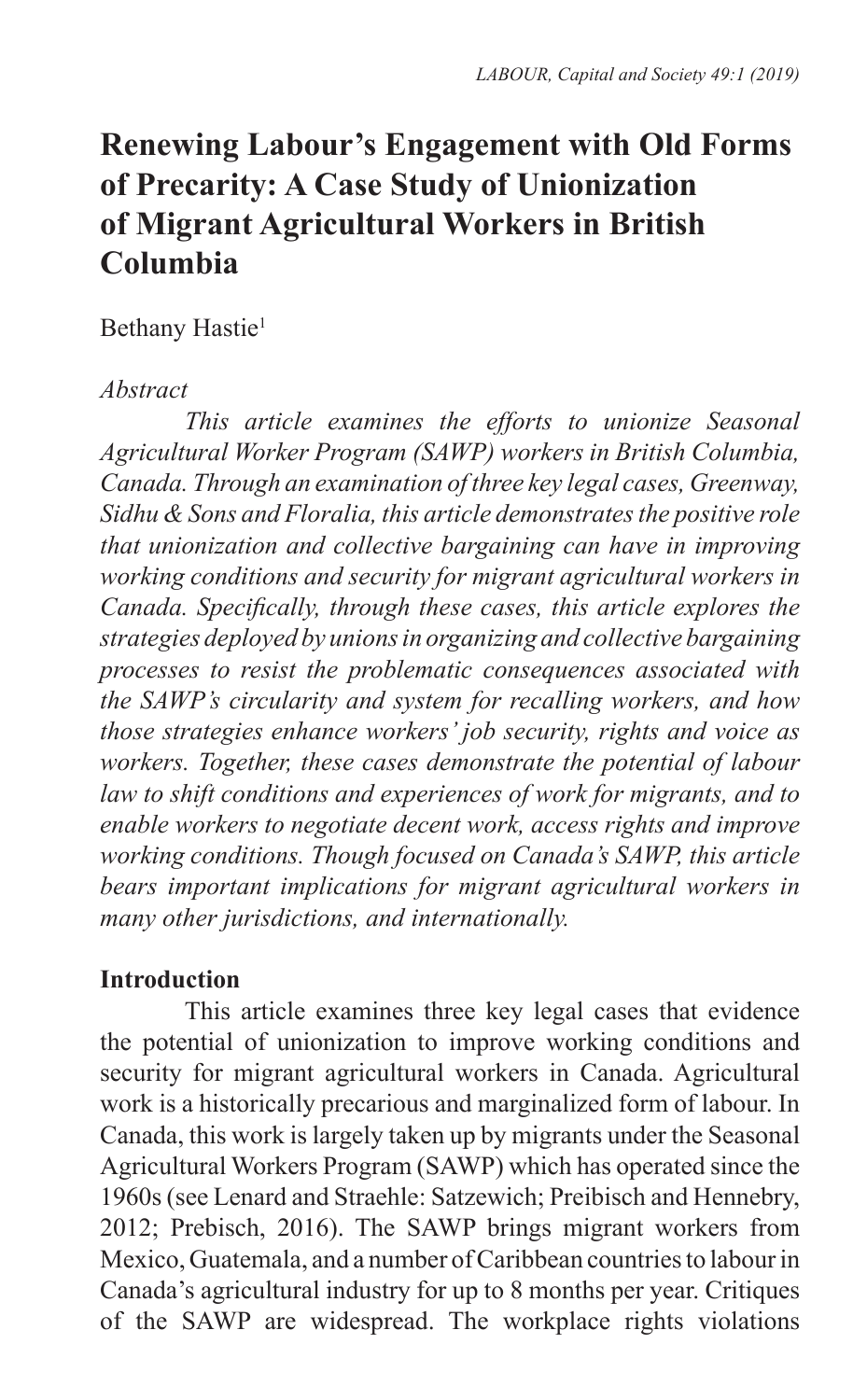workers experience under the program are widely documented, as are health and safety issues (see Faraday; Preibisch, 2012; Cundal and Seaman; Nakache and Kinoshita; Basok, 2002; Hennebry; Hennebry and Preibisch, 2010; Hennebry et al; McLaughlin et al; Preibisch and Hennebry, 2011; Law Commission of Ontario; Hastie; Migrant Workers Centre; Preibisch, 2016; Reid-Musson; Silverman and Hari). As will be explained in Section I, the circular and seasonal nature of the program has been argued to create a heightened power imbalance between employer and workers, creating the potential for abusive and exploitative working and living conditions (see Basok, 2004; Fudge; Preibisch and Hennebry, 2012; Hastie). In short, it is a program that has been rife with widely documented problems for workers, including a lack of effective protections, abusive conditions of work, and violations of workplace rights ranging from wage theft to physical violence.

SAWP workers face further difficulty unionizing in many provinces, which compounds the issues noted above. This contributes to further marginalization in a context where unionization rates have broadly decreased, due in part to the globalization of trade and work (see Tapia and Ibsen; Blackett and Trebilcock). In British Columbia, a province that employs a large number of SAWP workers, agricultural workers are not excluded from unionization under the provincial *Labour Relations Code*, and the province has seen active organizing of SAWP workers over the past decade. The ability for SAWP workers in BC to formally organize has produced some positive results and incremental gains for these workers. This article examines the efforts to unionize SAWP workers in British Columbia.2 It focuses on the strategies deployed by unions to resist the problematic consequences associated with SAWP's circularity and naming process, and how those strategies enhance workers' job security, rights and voice as workers. Specifically, this article draws on three key cases concerning unionization efforts for SAWP workers in the province: *Greenway*, *Sidhu & Sons*, and *Floralia*. Together, these cases demonstrate the potential of labour law to shift conditions and experiences of work for migrants, and to enable workers to negotiate decent work, access rights, and improve working conditions.

This article proceeds in five parts. In the first part, I outline the regulatory structure of the SAWP and highlight the problems attending the circular nature of the program, naming process,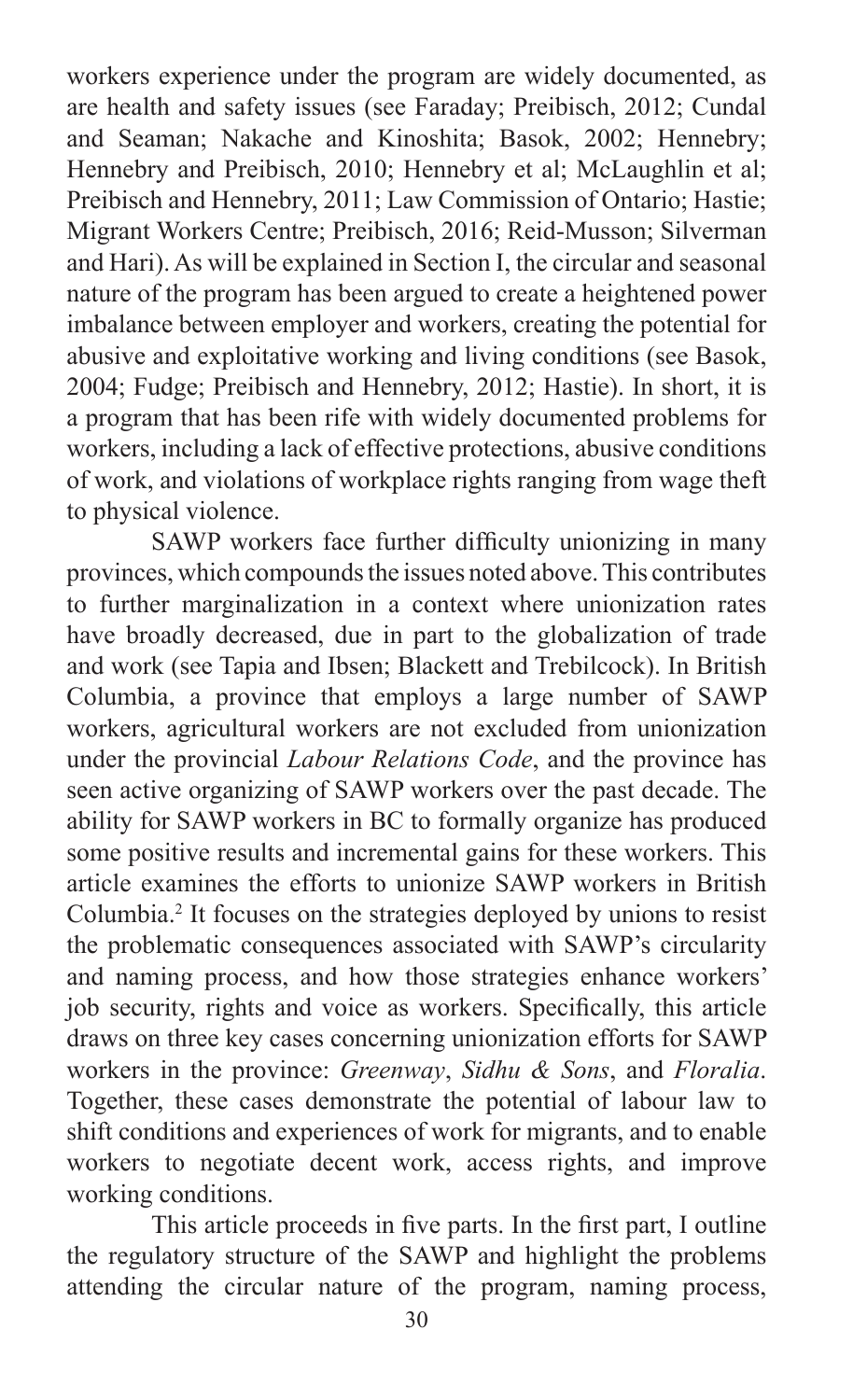and related regulatory features. This sets the stage for examining what and how unions are effectively resisting the problems of the program through organizing and bargaining strategies in BC. The next three parts will outline and discuss each of the identified cases: *Greenway*, *Sidhu & Sons*, and *Floralia*. Each of these cases contribute to the growth and development of strategies to resist the problematic constraints under SAWP through labour organizing and unionization. The final part of this article will draw together the discussion of the cases to comment more broadly on the potential, and limitations, of labour organizing and labour law to shift conditions and experiences of precarious work in underrepresented and historically marginalized industries, especially for low-wage migrant workers. This part will also draw out from the cases to demonstrate how they illustrate the ways in which unions are engaging in innovative strategies to reclaim a place and purpose in the transnational workplace, marked by a consistent decline in formal unionization.

## **The Seasonal Agricultural Workers Program in Canada**

Canada began introducing migrant workers to the economic landscape in the mid-1960s through the Seasonal Agricultural Workers Program (SAWP). While the mid-1960s saw an explicit turn away from racially discriminatory immigration policy in Canada generally, the simultaneous introduction of this program implicitly maintained a racialized dimension towards migrants (see Lenard and Straehle; Marsden; Sharma, 2012; Sharma, 2006; Satzewich). The SAWP program invited migrants from Caribbean countries, and later Mexico (Lenard and Straehle: 8), to labour in Canada's agricultural sectors for eight-month periods. The program was, as it still is, conducted through bilateral agreements between the Canadian government and sending country governments. In its first year of operation (1966), the SAWP program brought in 264 workers from Jamaica (Lenard and Staehle: 8). Today, over 20,000 migrants participate in the SAWP program on a yearly basis (Lenard and Straehle: 9).

Under the SAWP, as with Canada's general Temporary Foreign Workers Program [TFWP], work permits are designated on the basis of employment at a single location for a single employer (*Immigration and Refugee Protection Regulations*: 185(b); Nakache and Kinoshita: 17-18). This means that valid status and authorization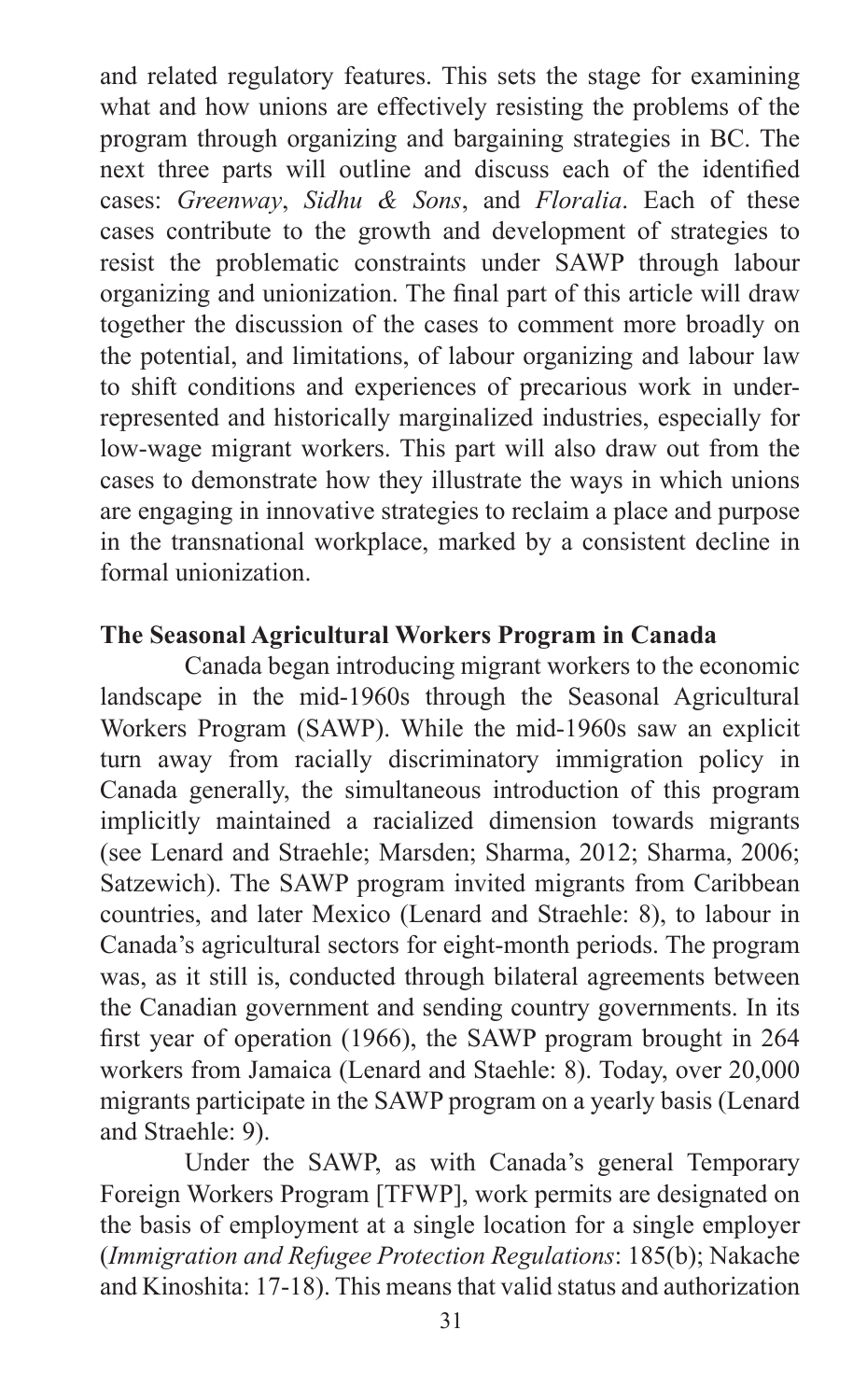to work in Canada is dependent on a migrant worker remaining with the employer, in the job, and at the location, listed on their work permit. Under SAWP, employers also have broad discretion and power to terminate workers for "noncompliance, refusal to work, or any other sufficient reason", and SAWP also includes an expedited repatriation regime, such that a worker who is terminated will typically be removed from Canada within 24-48 hours of termination (Faraday: 94; see also Fudge: 25).

The impact of the closed work permit, discretion to terminate, and expedited repatriation terms, create significant constraints on the rights and autonomy of SAWP workers. Both the work permit and status in Canada are contingent and temporary, and most importantly, linked together (Hennebry: 22). This means that a migrant worker is dependent on his or her employer not just for the job or wages, but also for status in Canada (Marsden: 217; see also Vosko, 2018: 885-886); the impact of status-dependence creates significant inequality of bargaining power, often assumed to be equal in employment and labour relations. The ever-present threat of deportation, and the ease with which it can occur under the expedited repatriation regime of SAWP, conditions migrant workers in a way that "effectively render migrant workers' labour power as disposable" (Vosko, 2018: 885; see also Basok and Belanger). In other words, the closed work permit and expedited repatriation create a compliant and easily replaceable workforce and allocate a significant amount of power to the employer in the relationship.

In addition to the nature of the employment relationship, as shaped by the work permit and repatriation terms, the seasonal and circular nature of SAWP is widely documented as problematic for workers. Under SAWP, workers come to Canada for a maximum of 8 months each year; employers have the ability to individually name migrant workers whom they would like to return the following season. Because continued participation in the SAWP is shaped significantly by being "recalled" or "named" to return, workers have strong disincentives to voicing complaints, asserting their rights, or engaging in other activity that could be viewed negatively by an employer (Basok, 2004: 58; see also Basok and Belanger). Failure to be recalled by an employer can result in indefinite suspension from the program, or, at the least, damage the migrant's record, jeopardizing any future placement under the program (Preibisch and Hennebry, 2012: 54). In addition, poor employer evaluations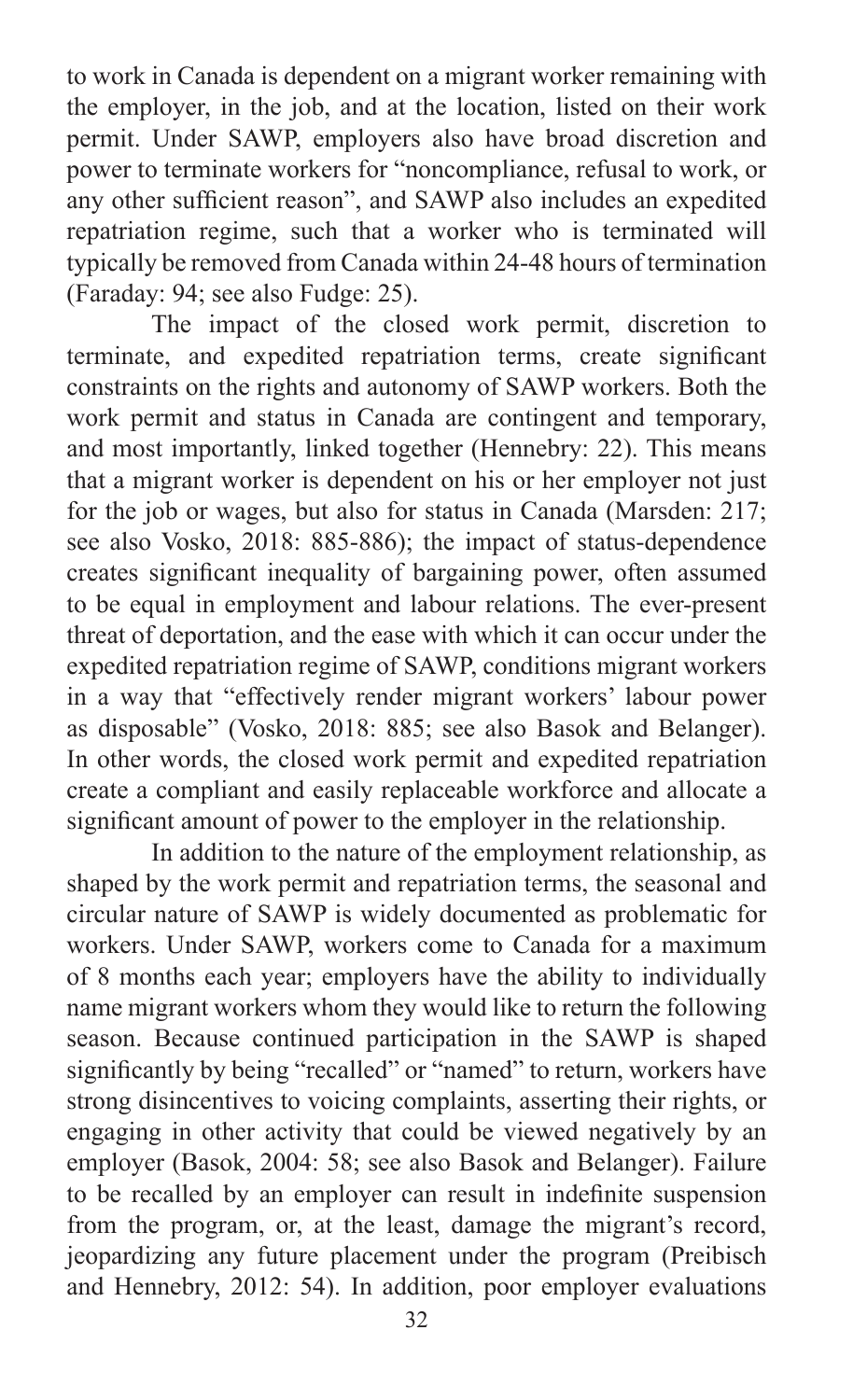can also jeopardize continued involvement in the program for migrant workers, thus acting "as powerful instruments of coercion of migrants' behaviour" (Preibisch and Hennebry, 2012: 54; see also Basok and Belanger).

The seasonal nature and yearly re-negotiation of contracts under the SAWP program, coupled with the closed work permit and expedited repatriation, puts workers in an extremely precarious position. The impact of these regulatory features is to create heightened disincentives for migrant workers to voice a complaint or assert their legal rights in the face of abusive or unlawful treatment. Thus, the autonomy and rights of migrant workers are constrained by the SAWP regulations, and they may perceive significant risks to their long-term employment and income-earning opportunities for engaging in non-compliant behaviour. In other words, these conditions "mobilise workers' insecurities to spur self-disciplining behaviour" (Vosko, 2016: 1374; see also Basok and Belanger) which, in turn, leads migrant workers to acquiesce to a range of employer demands, including abusive and unlawful demands.

The poor working conditions generally associated with agricultural work, coupled with the heightened power imbalance in the employment relationship of SAWP workers, make this population ripe for unionization. However, formal exclusion from labour relations law in many provinces, such as Ontario, coupled with historical neglect of racialized and marginalized work in labour law and union activities (see Smith), has left the agricultural industry largely unrepresented. In addition, the SAWP regulations thus further complicate the task and objectives of union intervention in this field. The closed work permit, coupled with the discretionary "naming" process creates perceived disincentives for workers to organize, as this may be seen as disruptive and undesirable behaviour, giving rise to the potential for deportation and non-renewal of work. The SAWP regulations further constrain efforts by unions to engage with workers given the requirement that workers live on the employer's property, thus limiting access.

The next sections will examine three significant cases in BC that demonstrate the potential, but also risks and limitations, of union engagement with SAWP workers. As mentioned in the introduction, BC extends application of the *Labour Relations Code* (the legislation governing unionization and labour relations in the province), and, thus, the ability to formally unionize, to agricultural workers.3 The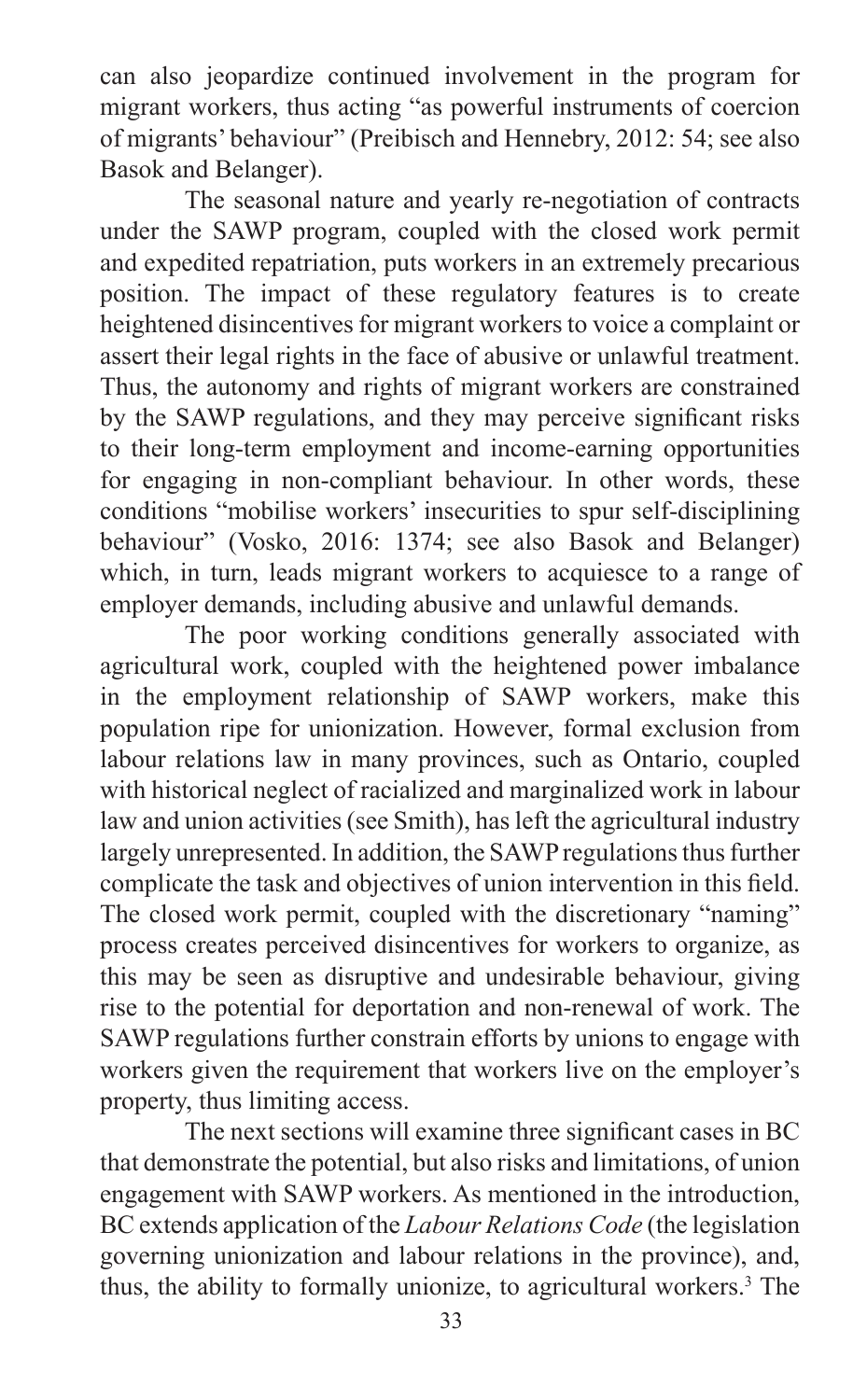series of cases discussed below establish the evolution of the legal right to unionize, its content, operation and consequences for SAWP workers as a distinct class of agricultural workers in the province. Despite continuing problems attending SAWP workers' experiences in BC, these cases also provide evidence about how unionization is working to resist the problematic conditions of SAWP, thereby creating greater security and voice for SAWP workers in BC.

# *Greenway***: Creating Legal Space for Migrant Workers to Unionize**

The decision of the BC Labour Relations Board in *Greenway* is the first decision to explicitly determine the application of the *Labour Relations Code* to workers under SAWP in BC.4 The employer challenged the union's certification of a bargaining unit containing both resident and SAWP workers on the basis of constitutional jurisdiction, claiming that the provincial *Labour Relations Code* did not apply to SAWP workers who were employed through a federally created and regulated migration program (*Greenway*: paras 1-2). The BC Labour Relations Board in *Greenway* was thus asked to determine whether provincial labour law applied to workers employed under SAWP, a federally regulated labour migration program.

On the question of applicability of provincial labour law, *Mayfair*, a case in Manitoba, had decided this question positively two years earlier. In *Mayfair,* the employer had argued that SAWP workers were excluded from provincial labour law because the matter fell properly within exclusive federal jurisdiction over "naturalization and aliens" (immigration) under s.91(25) of the *Constitution Act, 1982* (para 12). The Manitoba Labour Board decided against the employer and found that it had jurisdiction to adjudicate in this area. Distinguishing *Greenway* from *Mayfair* was the centrality of the employment agreements negotiated under SAWP as a reference point for determining the constitutional jurisdiction question.<sup>5</sup>

Like in *Mayfair*, the employer in *Greenway* advanced several arguments concerning constitutional jurisdiction, positing that the federal government held exclusive control over SAWP and that the employment agreements negotiated between the Canadian and foreign governments constituted the totality of negotiated employment rights and obligations, rather than minimum standards that could be subject to further bargaining or alteration. Therefore,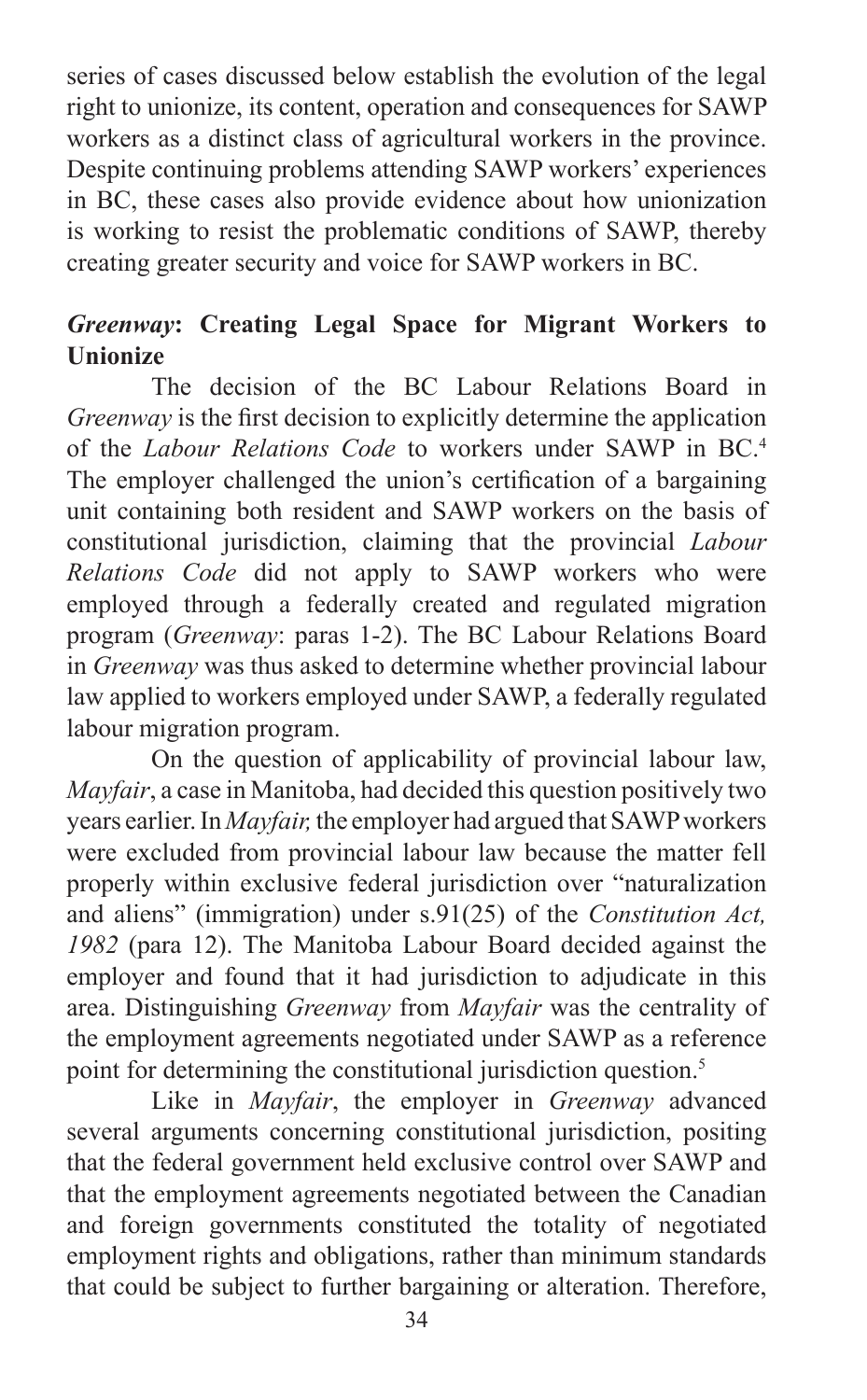the employer argued, allowing collective bargaining through application of the provincial *Labour Relations Code* would frustrate the federal government's purpose in negotiating employment agreements under SAWP (*Greenway*: para 114), and "impair Parliament's ability to regulate core aspects of the admission and regulation of foreign nationals in Canada, as well as its ability to enter into and enforce international agreements with foreign governments" (*Greenway*: para 26). In other words, the employer argued that applying provincial labour law to SAWP workers would render federal regulations governing the SAWP meaningless.

The Board's analysis in *Greenway* turns significantly on its understanding of the nature and scope of the employment agreements in question, and on the employer's argument that these agreements set "not merely minimum standards and protections for foreign workers while they are employed under the SAWP", but the entirety of their employment terms, unalterable and not subject to further bargaining or negotiation (*Greenway*: para 114). The Board finds that this is not so. First, the governing Memorandum of Understanding between Canada and Mexico states that SAWP workers are to receive "treatment equal to that received by Canadian workers" (*Greenway*: para 116). As the Board notes, this includes "access to the same workplace protections, rights and responsibilities as are available to Canadian workers" under existing provincial employment and related legislation (*Greenway*: para 116; see also endnote<sup>2</sup> for a list of various provincial laws attending the workplace). Second, there is no explicit text in the agreements to give them the effect of constituting the totality of terms of employment. In fact, the text of the agreements itself supports the opposite position, that they are flexible rather than rigid. The Board points to, for example, provisions regarding wages that allow for variable rates of pay to support the finding that the agreements are flexible in nature (*Greenway*: paras 117-123). The Board concludes that the agreements in question set out *minimum*, not complete or unalterable, terms and conditions of employment (*Greenway*: para 124). Ultimately, the Board determined that the *Labour Relations Code* extended to SAWP workers, meaning they could organize and form a union under the *Code*.

The aftermath of *Greenway* is less positive. The unit at Greenway filed for decertification on the same day that the above decision was released (Russo, 2011: 137). Allegations were raised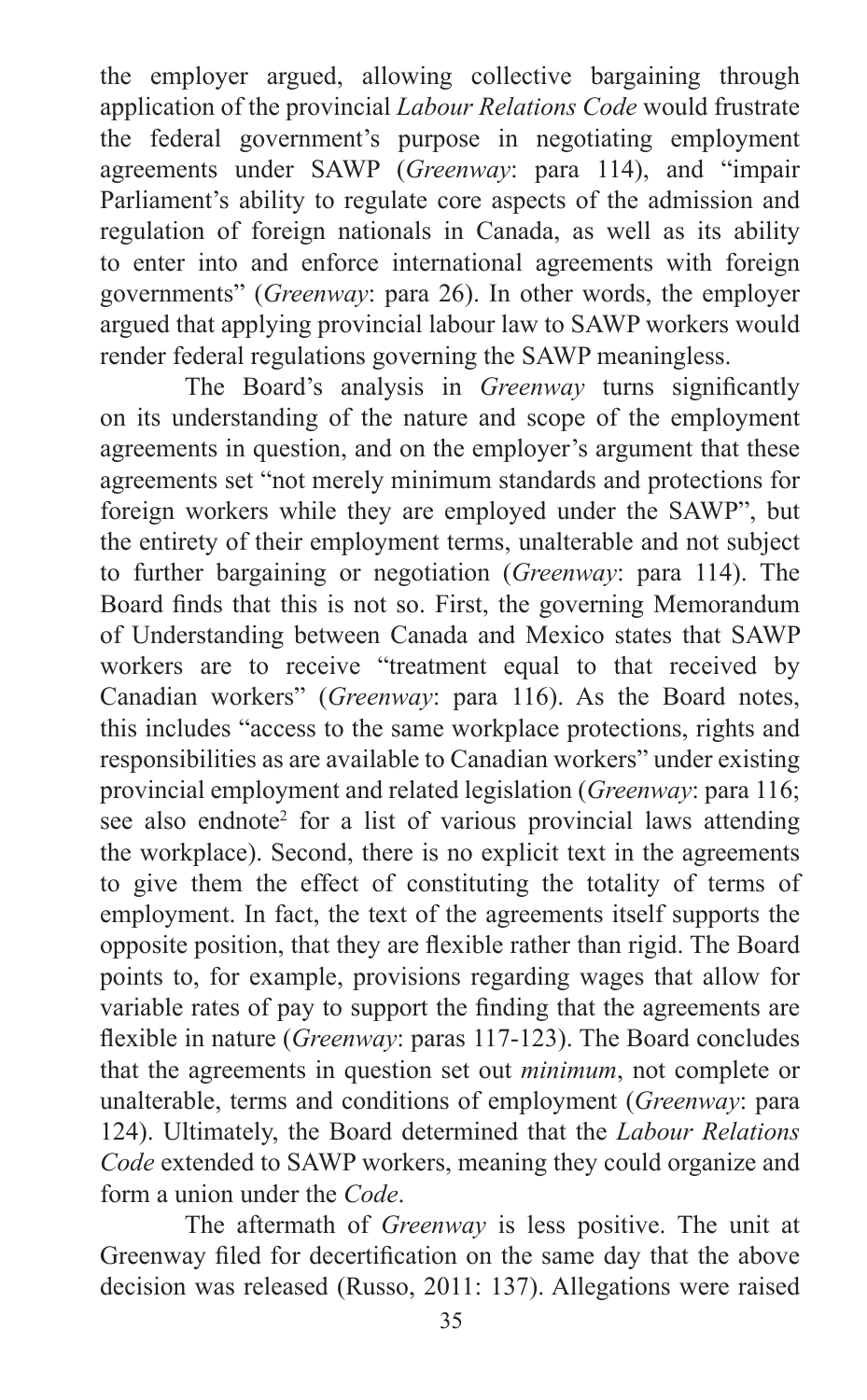by union representatives that the decertification had followed from an intimidation campaign (Russo, 2011: 137-138, citing Sandborn, 2011). Following these events, only 12 of the original 35 SAWP workers employed at Greenway were "named" to return the following season (Russo, 2011: 137). Union organizers commented that most of those named to return had not supported the union (Russo, 2011: 137, citing Sandborn, 2009). Rather than hiring new SAWP workers to supplement the workforce, the employer hired resident workers (Russo, 2011: 137, citing Sandborn 2009). Unfortunately, the consequential outcomes at Greenway may not be considered surprising, and reveal the limitations of labour law "on paper" as an effective tool to enhance worker power in practice, as will be discussed later in this article. However, despite the disappointing on-the-ground outcomes, the case is nonetheless a significant milestone in that it "concretised temporary migrant workers' rights to collective bargaining in the province" (Vosko, 2014: 462). In other words, *Greenway* laid a crucial foundation for further developments by affirming the extension and application of provincial labour law to migrant agricultural workers under SAWP.

### *Sidhu & Sons***: Migrant Workers as a Distinct Bargaining Unit**

The legal space created by *Greenway* for SAWP workers to use labour law as a mechanism to improve their working conditions created a foundation for further unionization efforts and advocacy. This newly affirmed space also created new questions and tensions in parsing out the details of how best to extend and apply labour law for SAWP workers in the province. In *Sidhu & Sons*, in addition to highlighting many ancillary issues attending unionization of SAWP workers, the UFCW successfully argued for a determination of the bargaining unit exclusively for SAWP workers, even while working on a farm that also employed resident workers.

The union had first attempted to certify a bargaining unit containing all farm workers employed by Sidhu & Sons. Following this unsuccessful attempt, the union then shifted its focus to certifying a bargaining unit of the SAWP workers employed by Sidhu & Sons (*Sidhu & Sons,* 2008: para 11). This was challenged by the employer as an inappropriate bargaining unit. The union argued that the distinct terms and conditions governing the employment relationship of SAWP workers made a distinct bargaining unit appropriate in this context (*Sidhu & Sons*, 2008: para 7). In its initial decision,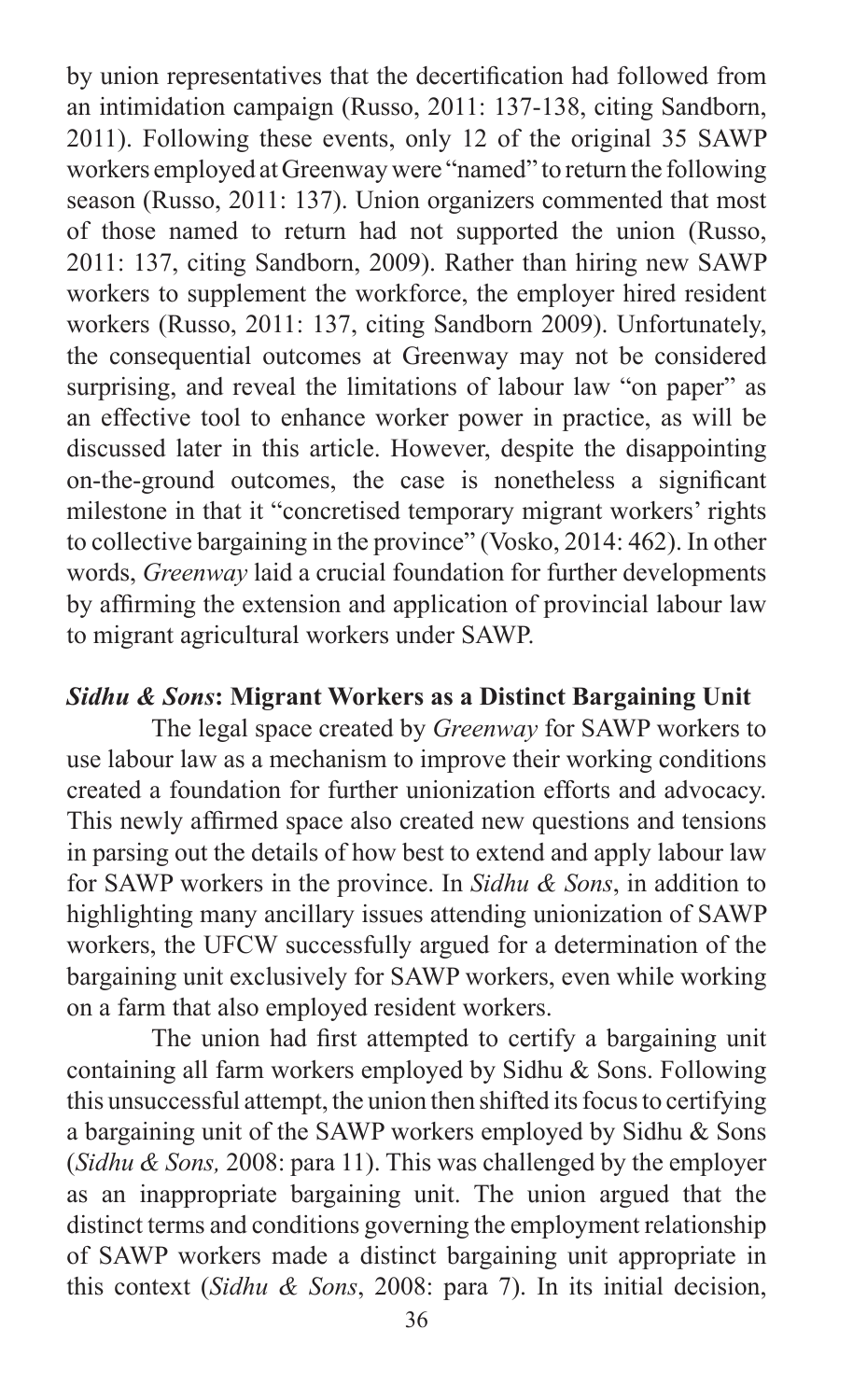the BC Labour Relations Board rejected the union's arguments and found that, while there were salient distinctions between SAWP and resident farm workers, they could not justify the designation of an exclusive bargaining unit and were "dramatically outweighed" by the shared duties and skills required for farm work (*Sidhu & Sons,*  2008: para 53). However, on application for reconsideration, the initial decision is reversed.

In the application for reconsideration, the Board determined that SAWP workers have sufficiently distinct interests to allow the bargaining unit. It noted that job content is not the only relevant factor in considering classification of employees, and that in this case, there were significant distinctions between SAWP and resident workers, considering "employment status, unique terms and conditions of employment, cultural, linguistic and social differences" (*Sidhu & Sons*, 2009: para 72). These created distinct interests relevant to determining "communities of interest" (*Sidhu & Sons*, 2009: para 73). Having granted the application, the decision on reconsideration certified the bargaining unit, albeit limiting negotiable issues only to those "consistent with [SAWP workers'] unique interests", including with respect to "accommodation, rates of pay, benefits, access to medical care, transportation, repatriation, recall and name request, health and safety, discipline and discharge" (*Sidhu & Sons*, 2010a: para 78).

The outcome in *Sidhu & Sons* meant that a bargaining unit of only SAWP workers could be unionized on the farm, and that these workers could bargain to achieve a collective agreement on matters specific to their status and participation as SAWP workers. Although the prohibition on bargaining general employment conditions might be seen as limiting, in fact, the decision in *Sidhu & Sons* created active legal space in which workers could improve the conditions of their participation in SAWP through the collective bargaining process. It thus highlights the positive role that unionization and collective bargaining can play for migrant agricultural workers.

The collective agreement made important gains in respect of recall ("naming") rights and seniority, concluding that employees were to be recalled in order of seniority, and laid off, if necessary, in reverse order. This provision of the collective agreement provided some insulation against the arbitrary discretion of employers to recall SAWP workers based on individual preference, as discussed in section I. It thus does some work to improve security and conditions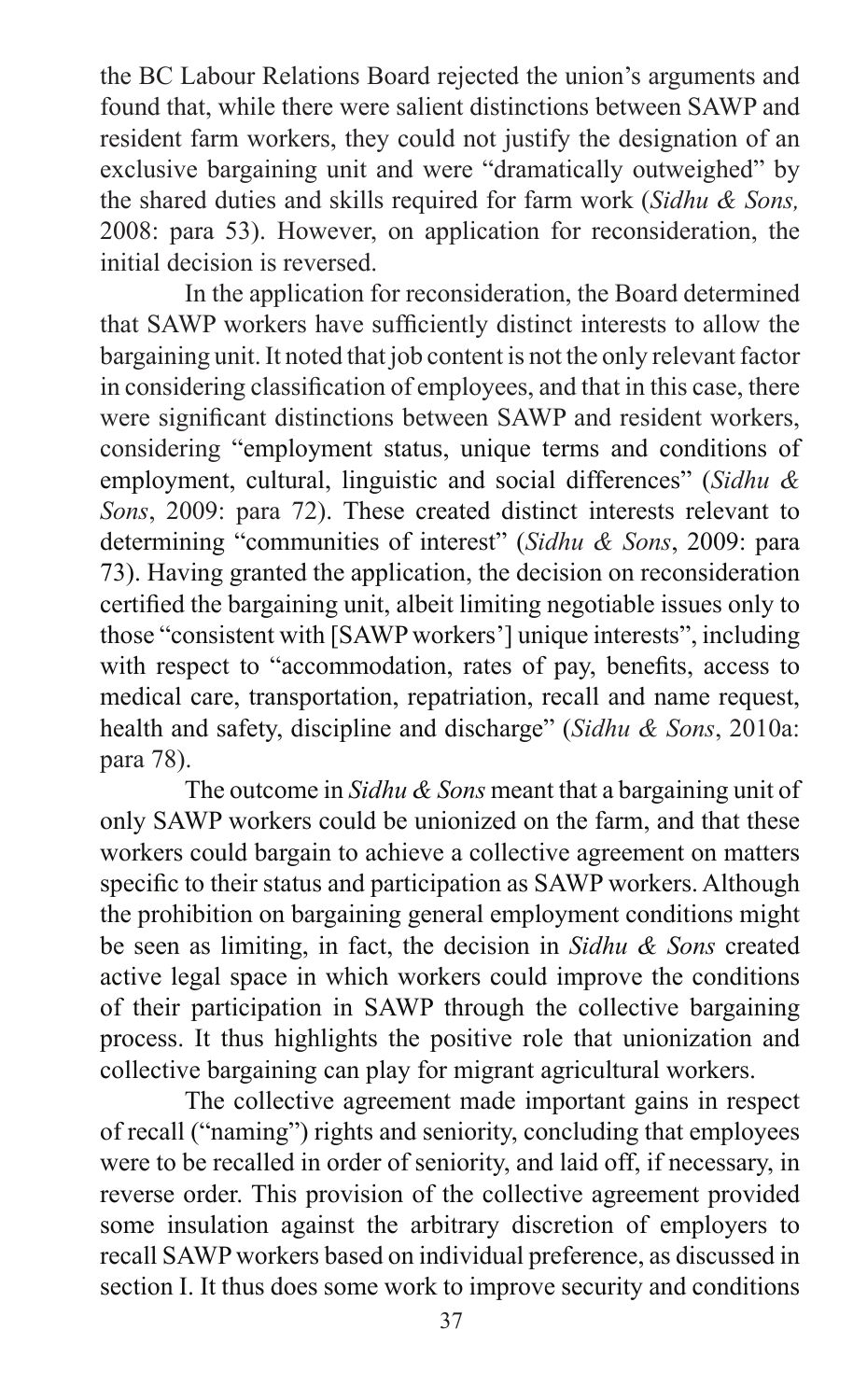of work for SAWP workers employed under a collective agreement.

Despite the noted gains, the agreement provisions concerning seniority and recall are nonetheless constrained by two factors. First, the agreement acknowledged that it was not to conflict with the power and jurisdiction of sending state governments to recruit and select workers, as set out under the bilateral agreements (Vosko, 2014: 482). This is particularly problematic in light of the documented politicization of worker recruitment and retention, including the practice of "blacklisting" workers who are union supporters or otherwise "cause trouble" for employer participants (see *Certain Employees of Sidhu & Sons*: para 67; see also Vosko, 2016). In fact, Mexican government officials were found by the BC Labour Relations Board to have improperly interfered in the recall process which aided a decertification campaign (*Certain Employees of Sidhu & Sons*: para 79). While state immunity did not preclude the Board from finding Mexico had improperly interfered, it did preclude the Board from ordering any private law remedies against Mexico (see *United Mexican States*). Second, the agreement cannot circumvent the "the overarching dictum that growers must always hire available nationals first, dependent upon available jobs and job seekers" (Vosko, 2018: 900). As a result, the seniority and recall rights set out in the collective agreement are subject to real limitations, and there is little to stop an employer from replacing their entire SAWP workforce with resident workers or workers under the Stream for Low-Wage Occupations of the TFWP (see Vosko, 2018; Hanley et al: 258-259).

As with *Greenway*, the aftermath of the decisions concerning certification of the bargaining unit in *Sidhu & Sons* reveal the limitations of labour law and vulnerability for workers created by the seasonal nature and circularity of that program. As in *Greenway*, the number of SAWP workers employed on the farm dramatically decreased following the decisions. The number of SAWP workers employed by Sidhu & Sons fell from 73 to 30 in the short time between the application for certification (*Sidhu & Sons*, 2008: para 11) and a subsequent action concerning access to the premises by the union for the purposes of discussing bargaining matters and workplace issues with its members (*Sidhu & Sons*, 2010b: para 3). In addition, while a collective agreement was concluded with the union, it has been characterized as creating a "vulnerable unit" (Vosko, 2014: 481) due to the limits on seniority and recall rights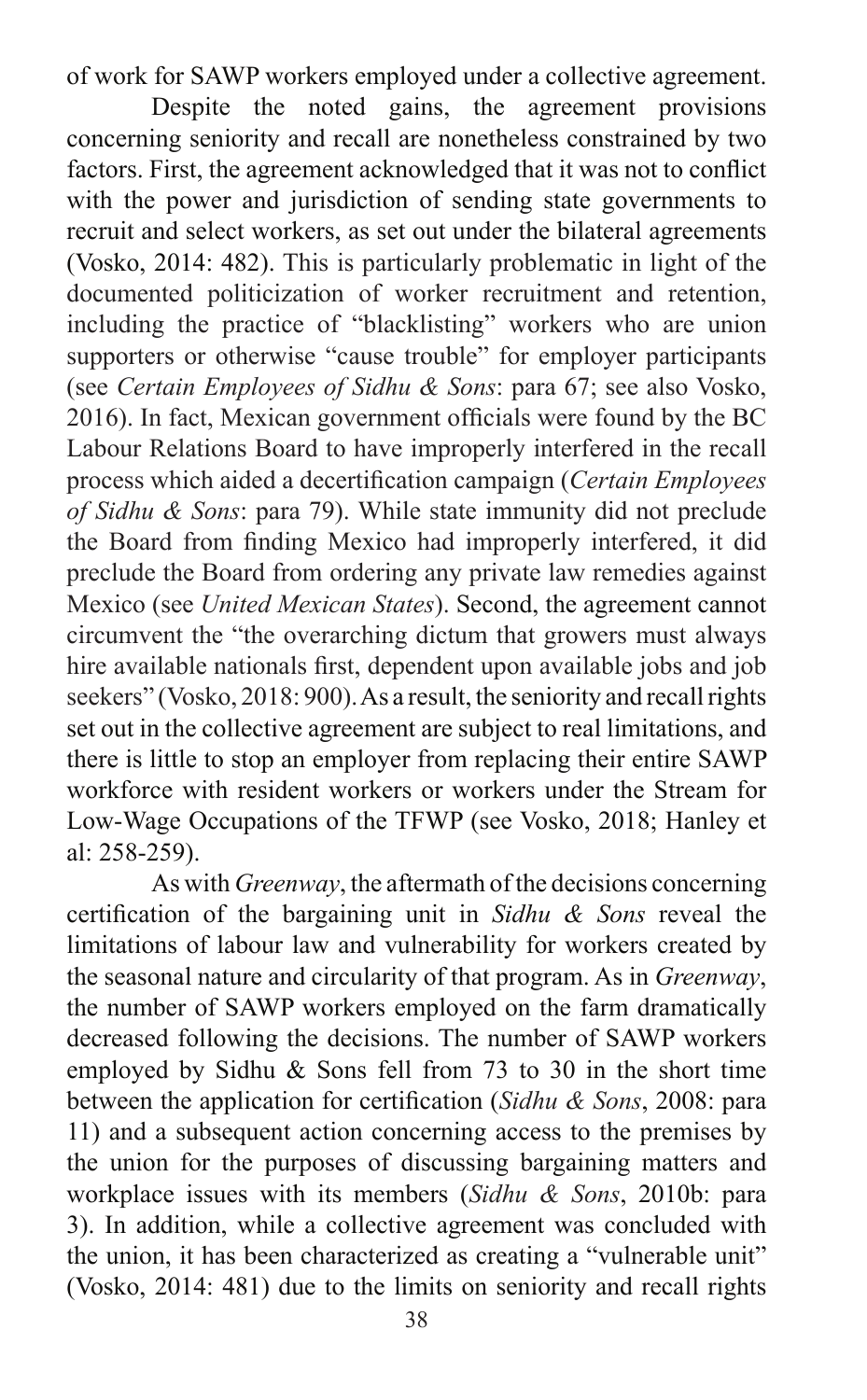discussed in the previous paragraph and their impact on the inability of the collective agreement to provide meaningful protection against sending-state "blacklisting" practices (see *Certain Employees of Sidhu & Sons*: para 67; see also Vosko, 2018), and against the employer simply replacing SAWP workers with resident workers to defeat the union (Hanley et al: 258-259).

# *Floralia***: A Test of the Legal Strength and Limits of Collective Agreement Terms Unique to Migrant Workers**

Building from *Sidhu & Sons*, which demonstrated the potential for labour law and collective bargaining to have concrete impact for SAWP workers, the case of *Floralia* tests the enforceability of collective agreements for SAWP workers in practice. Like in *Greenway* and *Sidhu & Sons*, the SAWP workers at Floralia had a difficult time organizing and certifying a bargaining unit, with 14 workers being laid off and repatriated very shortly after the certification application was filed by the union (*Floralia,* 2008: para 14). An unfair labour practice complaint was filed due to the layoffs, but that complaint was dismissed. In any event, and despite the chilling effect this action could have had on the subsequent vote, the unit was certified and a collective agreement reached. Subsequently, the unit was decertified and a number of workers were therefore not recalled under the provisions of the collective agreement. The series of events at play in respect of the decertification and failure to recall, along with the reasons set out by the BC Labour Board in hearing complaints on those matters, evidence the potential of labour law and collective bargaining to materially increase the security and conditions of work for SAWP participants.

The decisions discussed in this section revolve around an application for decertification and subsequent enforcement of recall rights under the previously established collective agreement at Floralia, as noted above. In its initial complaint, the union alleged that the employer had interfered with the vote on a number of bases, including improperly counting resident workers (*Certain Employees of Floralia,* 2015: paras 19, 27), moving workers from another farm to alter employee numbers (*Certain Employees of Floralia,* 2015: para 42), and improperly influencing newly arrived SAWP workers (*Certain Employees of Floralia,* 2015: paras 56-65). In its initial decision, the Board denies the union's complaint and request to revoke the decertification application (*Certain Employees*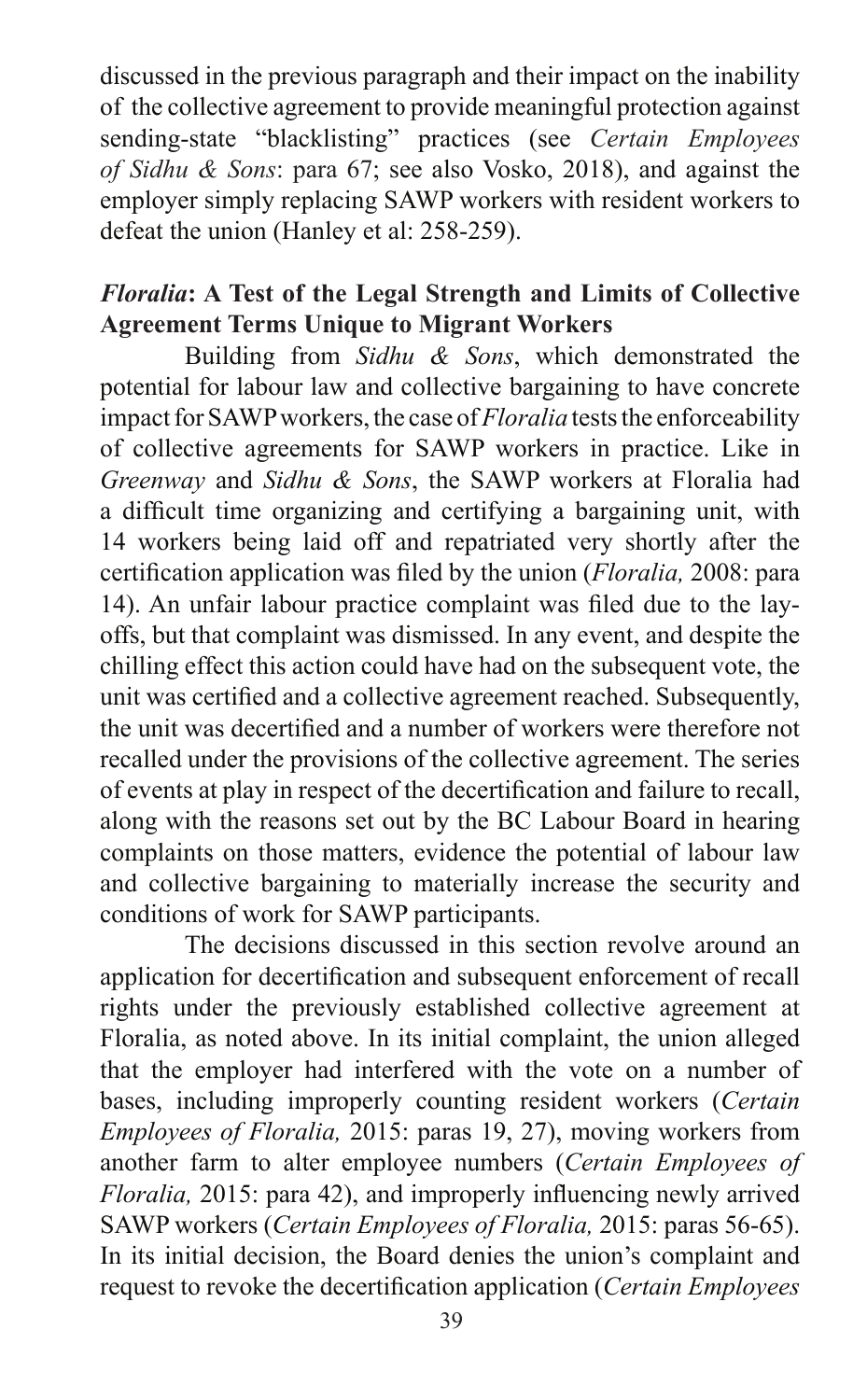*of Floralia,* 2015: para 88). However, on reconsideration, this is reversed (*Certain Employees of Floralia,* 2016: para 18).

During the short period in which the union at Floralia was decertified, between the initial decision and reconsideration as set out in the previous paragraph, the employer failed to recall a number of workers in (possible) violation of its collective agreement. The collective agreement in place at Floralia prior to decertification included Article 20.05, which requires the employer "to request by name SAWP workers who have recall rights" unless the worker elects otherwise (*Floralia,* 2017: para 15). In other words, this article operates to remove any discretion on the part of the employer in the recall or "naming" process, requiring that the employer recall existing SAWP workers unless the worker herself chooses otherwise (Russo, 2012: 178).

The facts concerning the failure to recall workers are replicated in detail in the Board's decision. They are as follows. The initial decision ordering the unsealing of a ballot box for a decertification vote was rendered on December  $30<sup>th</sup>$ ,  $2015$ , the vote was counted on January  $6<sup>th</sup>$ , 2016 and the union's certification was cancelled the following day. On January  $12<sup>th</sup>$ ,  $2016$ , the employer submitted a Labour Market Impact Assessment (LMIA) for 8 of the most senior SAWP employees at the farm, with the exception of the 5<sup>th</sup> most senior employee who was a known union supporter (*Floralia,* 2017: para 31). The following day, on January  $13<sup>th</sup>$ , 2016, assuming that the terms of the collective agreement were no longer in force, the employer submitted a second LMIA requesting 15 new SAWP workers, not previously employed at the farm (*Floralia,* 2017: para 32). On January  $14<sup>th</sup>$ , 2016, the union filed for reconsideration of the initial decertification decision. Notice was mailed out to the parties, and the next day Floralia cancelled its LMIAs (*Floralia,* 2017: para 34). During this period, senior SAWP employees at Floralia began being assigned to other farms due to the delay in Floralia recalling workers (*Floralia,* 2017: para 48). Floralia later submitted LMIAs for seven of the most senior SAWP employees, but they had already accepted reassignments at that time (*Floralia,* 2017: para 50). As a result of the above events, only 9 SAWP workers were requested by Floralia in 2016, down from 24 the previous season, and only two of the nine had recall rights under the collective agreement (*Floralia,* 2017: para 52).

In its complaint, the Union alleged that the employer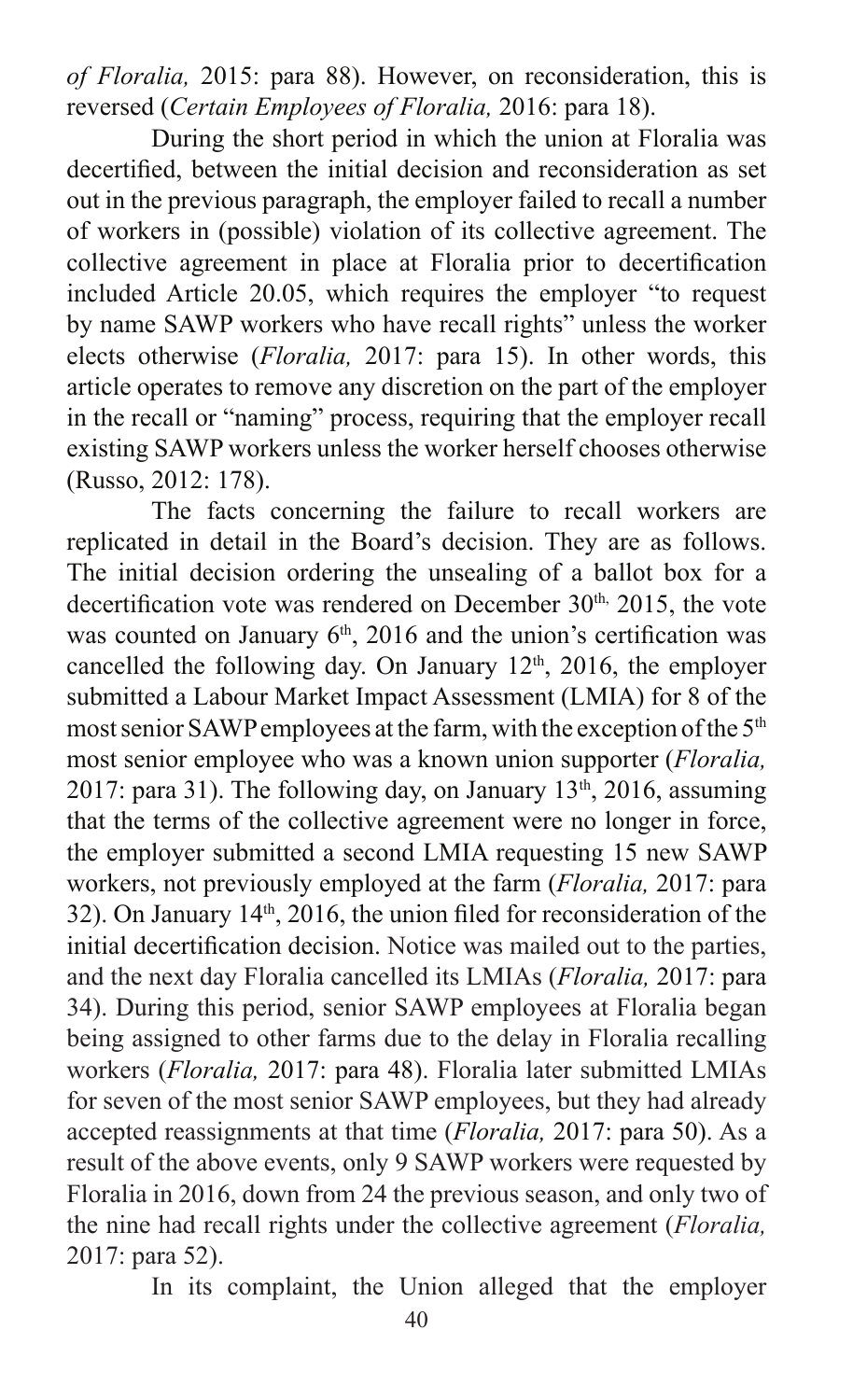had attempted to "decimate the bargaining unit" by delaying the submission of LMIAs until after the SAWP workers identified as union supporters had accepted other positions (*Floralia,* 2017: para 21). The Employer disputed these allegations of "anti-union animus" and claimed that the delays were for "*bona fide* business reasons" (*Floralia,* 2017: para 22). The Board determined that, despite the numerous reasons the employer proposed for the cancellations of the LMIAs and subsequent delays, "the only thing that changed for Floralia between January 12, 2016, and January 15, 2016, was the filing of the Union's application for reconsideration of the 2015 Original Decision" (*Floralia,* 2017: para 105).

In finding for the union, the Board ordered that the employer return to the 2016 seniority list concerning recall rights and treat the employees' terms as unbroken, despite most not being recalled in the 2017 season. This is significant because the Board was able to enforce the collective agreement despite the fact that the employer had attempted to use a legal loophole to effectively dismantle the unit. Further, The Board ordered S&G (another farm which evidence established shared workers with Floralia, as well as having familial ties in management) and Floralia be deemed common employers and that S&G's employees be covered retroactively by Floralia's collective agreement, including with respect to the seniority list. Finally, the Board ordered that a list of alternate workers be submitted with each LMIA (to comply with the seniority list requirements) and copied to the union, and that the union further be copied on any correspondence with Service Canada (*Floralia,* 2017: para 117). The result of the last decision in *Floralia*, and the remedies ordered, evidences the ability of labour law to enhance security and conditions of work for SAWP workers.

## **Advancing Worker Voice and Interests, Reclaiming a Role for Labour (Law): Implications from** *Greenway***,** *Sidhu & Sons* **and**  *Floralia* **for Unions and Workers**

As set out in the first section of this article, SAWP workers experience heightened precariousness and dependency in their employment relationship due to the nature of the Program's regulations. In particular, the recall ("naming") process serves as a strong disciplinary mechanism for workers to comply with employer demands and creates a strong disincentive towards behaviour that would be deemed undesirable (including union support) given the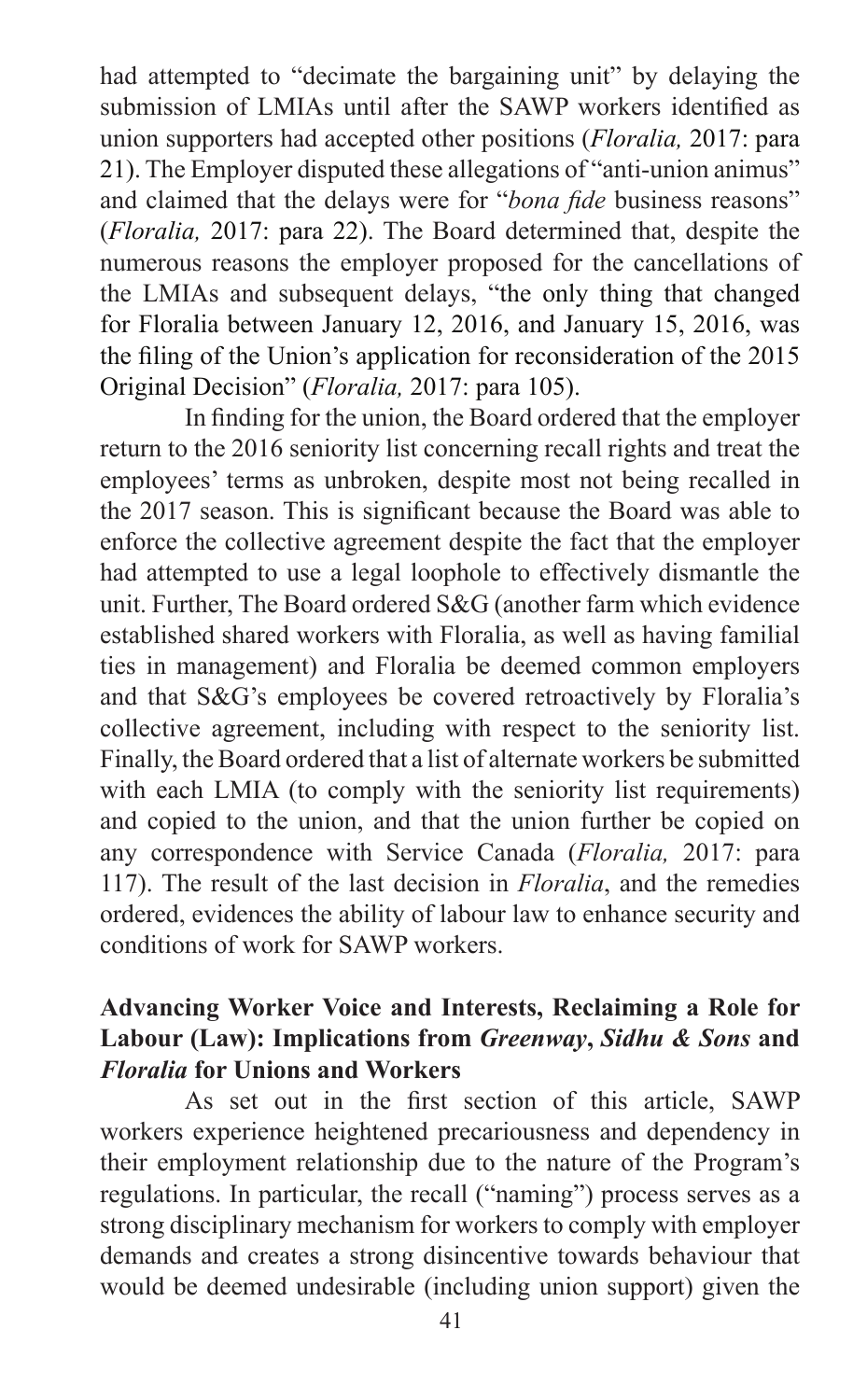negative consequences of not being recalled on a worker's longterm employment and income-earning opportunities. This "naming" process for recall, along with the other problematic regulatory features of the SAWP as discussed in section I, are largely non-justiciable, meaning that there is no legal basis upon which a worker can challenge the regulations in court. Outside of a *Charter* challenge.<sup>6</sup> which would be very difficult for various reasons, both procedural and substantive, and has yet to be successful, the regulations and their implementation are largely immune from legal challenge. As such, unionization and the ability to negotiate a collective agreement provide creative and distinct legal space from which to challenge and alter the regulatory framework.

Each of the cases examined in this article establish positive developments in improving SAWP workers' power, voice and security through their focused interventions and strategies to extend meaningful collective bargaining rights to workers through unionization. These strategies, and the legal outcomes achieved in each of the cases, provide a mechanism through which to resist, challenge and improve the labour conditions of SAWP workers that, outside of unionization, are largely uncontestable at law, as described above.

First, *Greenway* opened the door to union engagement with SAWP workers by establishing that their participation in a federally administered program did not preclude their coverage under provincial collective bargaining legislation. The BCLRB upheld the certification of a bargaining unit containing a majority of SAWP workers as well as some residents. This created a strong foundation for the further strategies and gains made in the *Sidhu & Sons* and *Floralia* cases.

*Sidhu & Sons* takes *Greenway*'s outcomes a step further by successfully arguing for bargaining unit determination on the basis of participation under SAWP, rather than having to unionize an entire farm workforce. The outcome of this determination also meant that collective bargaining could be attuned directly to the unique conditions and constraints attaching to SAWP workers. While it may be seen as a constraint or limitation that the collective bargaining and agreement was only limited to these issues, as opposed to also allowing for bargaining over job content and conditions, in fact, this created distinct and targeted legal space for unions to engage with, advocate on behalf of, and improve SAWP workers' conditions of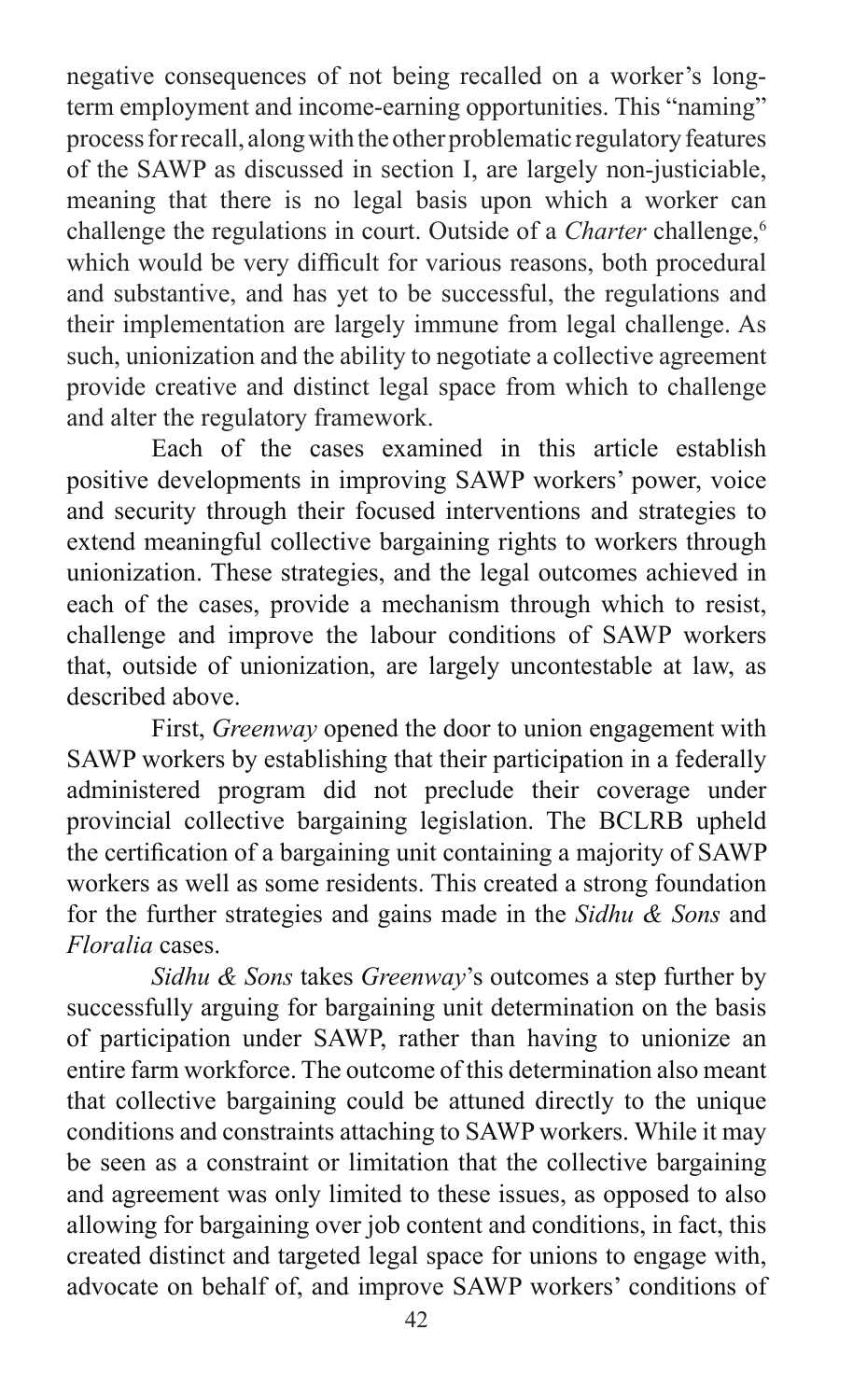participation under that program and in relation to their specific employment relationship. This is all the more significant when considered in light of the non-justiciable nature of the SAWP regulations and standard-form contracts, as noted earlier.

*Sidhu & Sons* evidences the creative potential of labour law to ameliorate the problematic features of SAWP by addressing workers' concerns through novel provisions in the collective agreement. Specifically, in that case, the workers had bargained for terms of recall based on seniority. This provision represented "an important step towards eliminating the de-facto blacklisting of workers through arbitrary recall provisions" (Russo, 2012: 178). Under the collective agreement in place in *Sidhu & Sons*, proving a violation of the provision would be difficult in practice, as the Mexican government is acknowledged as having "final say" over worker selection (Vosko, 2014: 481). This means that an employer could attribute a failure to recall based on seniority to the Mexican government, placing the apparent violation of the agreement out of reach of effective legal remedy.7 However, the achievement of bargaining for this provision is, itself, an incremental victory and innovative strategy deployed by the union to improve the conditions of participation under SAWP and increase the possibility of longerterm job security for workers.

*Floralia* both shows the progress made in respect of bargaining for recall provisions, and the strength that can come from union engagement in creating real liability for employers who engage in problematic practices under the SAWP. As discussed earlier, the arbitrary and discretionary nature of the recall system under SAWP creates a significant power imbalance between employer and workers, and can produce a context in which workers perceive few choices beyond submission to employer demands in order to maintain "good standing" and be named to return the following season. The practices that the employer engaged in in *Floralia* demonstrate how tenuous continued employment under the SAWP is, and the array of tactics an employer can use to discipline and effectively terminate workers. However, *Floralia* also illustrates the strength that can come from union engagement in resisting and even overcoming the problematic consequences associated with the recall regulations under SAWP. In particular, *Floralia* established that provisions governing SAWP participation, such as in relation to recall, can have real teeth under a collective agreement.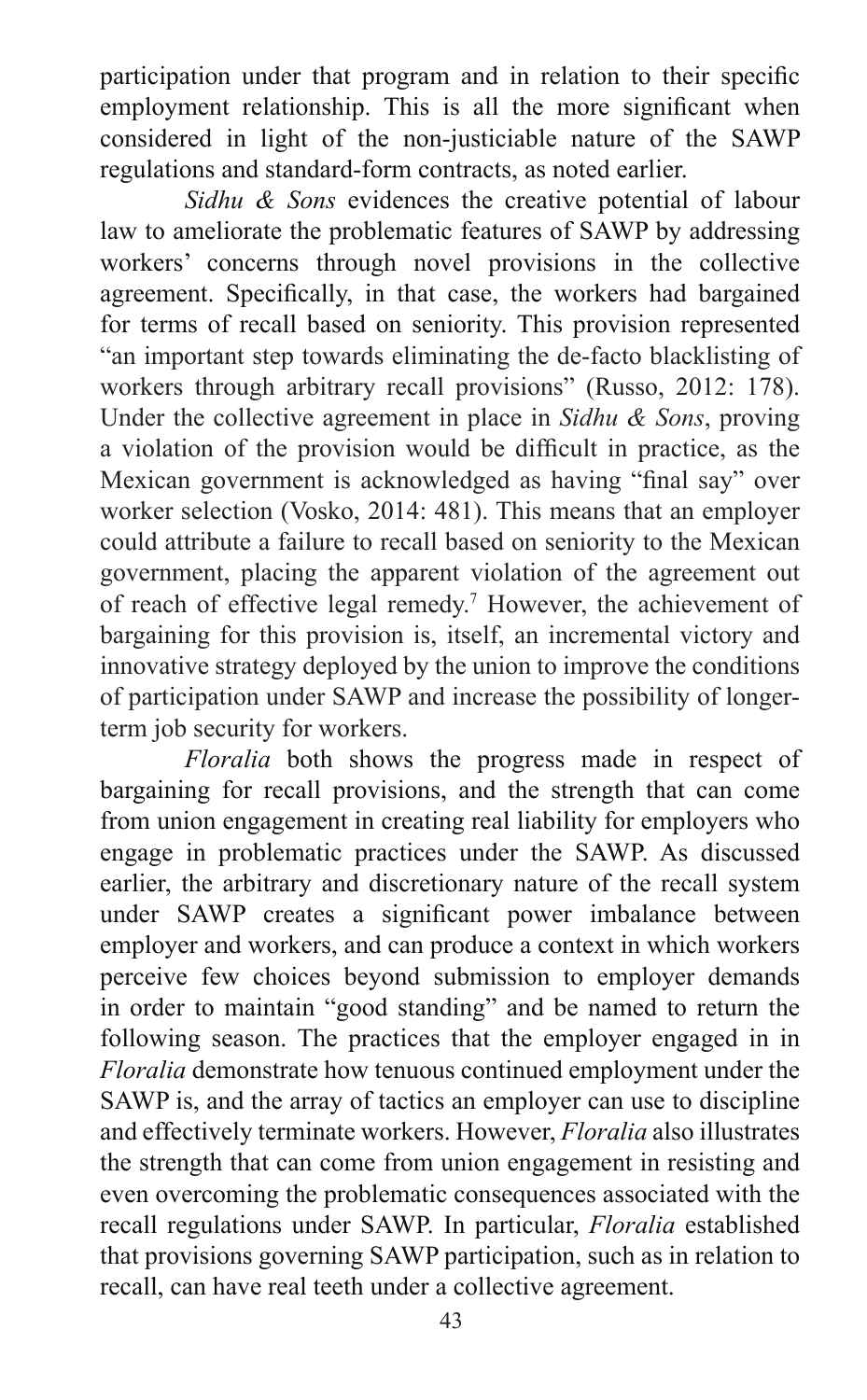The accumulation of these three case studies: *Greenway, Sidhu & Sons,* and *Floralia*, demonstrate how unions and labour law can innovate to resist the problematic conditions associated with low-wage labour migration programs, and illustrate how these innovations can be implemented, moving from conceptual principles to concrete enforcement. These innovations importantly target conditions and regulations of SAWP work that are otherwise largely non-justiciable, meaning that there are few other legal avenues through which to change or improve these conditions on a systemic or institutional basis. The strength and protection of unionization and a collective agreement both creates this legal space and gives it meaning through the ability for enforcement. As such, this works to strengthen workers' voices and control over their labour in a context that is commonly characterized as highly vulnerable.

However, these cases also reveal the limitations of labour law's emancipatory potential for workers. First, as mentioned earlier, despite the success of certifying bargaining units containing only SAWP workers, this has come with the constraint that collective agreements for these units can only bargain with respect to SAWP workers' "unique interests". Again, although that in fact creates a positive legal space for improving workers' conditions and participation under SAWP, it does create a finite boundary beyond which bargaining in these contexts may not pass. In addition, by organizing around the workers' collective interests as workers and as participants under the SAWP, the union may have displaced the unity and strength of worker voice around immigration status, marginalizing the goal of security in immigration or residency status in favour of improved working conditions and prolonged participation in a temporary labour migration program. This critique has been levied in other contexts (see Eleveld and Van Hooren) and provides an important caution against categorizing SAWP participants and their interests in ways which may result in rendering invisible or unattainable some interests in favour of others.

Despite the achievement of collective agreements in *Sidhu & Sons* and *Floralia*, the retroactive and complaints-based nature of labour law proceedings further constrain the force and effectiveness of the agreement and its provisions in each of these cases. As discussed earlier in this article, despite a collective agreement being in place, employers in both cases reduced the number of SAWP workers, and in *Floralia*, engaged in legally questionable tactics in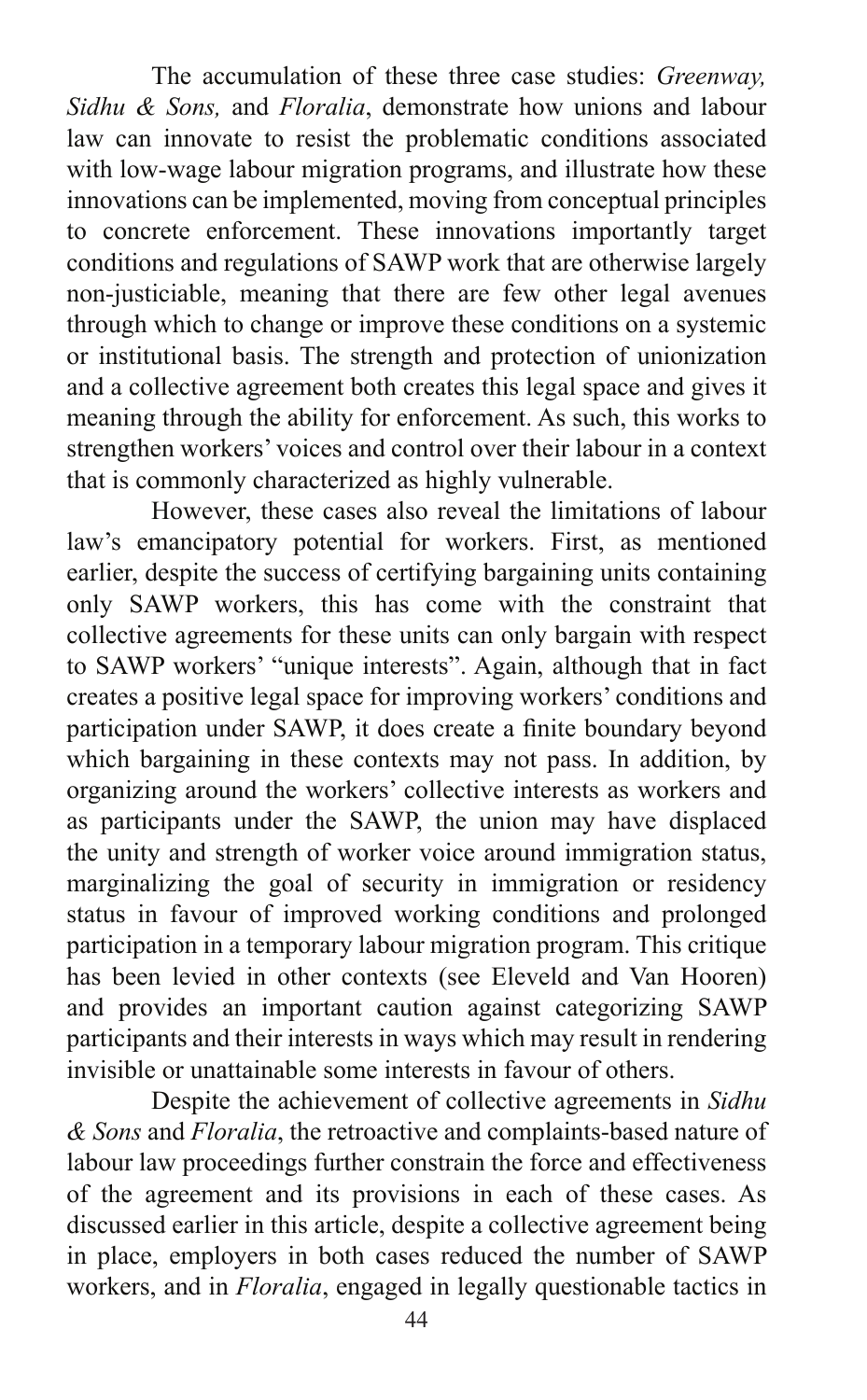this respect. These limitations are not unique to labour law as a subset of the larger legal system; however, it is important to acknowledge the enduring issues this presents for workers, and for labour law's emancipatory potential. Indeed, the use of formal unionization and litigation as a means to improve working conditions for migrant workers has been critiqued as expensive, protracted and limited in its overall effects (see Choudry and Thomas; Dias-Abey). As will be discussed below, alternative approaches for unions to engage in political and social activism and community building with migrant workers are suggested to create a more meaningful and broad-based response and a counter-point to the limited and incremental effects of legal avenues (see Choudry and Thomas; Tapia and Alberti).

Although the progress achieved for SAWP workers through unionization and bargaining in *Greenway, Sidhu & Sons* and *Floralia* is limited to the workers' "unique interests" as SAWP participants, within that sphere, the potential to use labour law and collective bargaining as a tool to achieve greater freedom, voice and dignity for participants under that Program is significant. In addition to the demonstrated ability to bargain for seniority and recall rights, so as to eliminate the problematic consequences of the discretionary "naming" system under SAWP, both negotiated collective agreements and broader labour law principles can further ameliorate the problematic aspects of the Program discussed earlier in this article. For example, the closed work permit system used under SAWP creates an opportunity for abuse by employers. The closed work permit system can also result in workers becoming unknowingly irregularized in their administrative status if, for example, they are moved to work at another location (Preibisch, 2016: 177). However, as happened in *Floralia*, where a union can establish that the multiple employers or locations are, in fact, a "common employer", this will bring workers within the ambit of labour law's protection, even where they have been moved between locations or farms.

Housing for SAWP workers is another commonly documented issue in existing literature (see Cundal and Seaman: 208; Hennebry and Preibisch: 30-31; Migrant Workers Centre: 10). Employers are required to provide accommodations for SAWP workers, often on the employer's property. The inadequacies of these accommodations are frequently documented. Collective agreements for SAWP workers, based on the wording and reasoning of the cases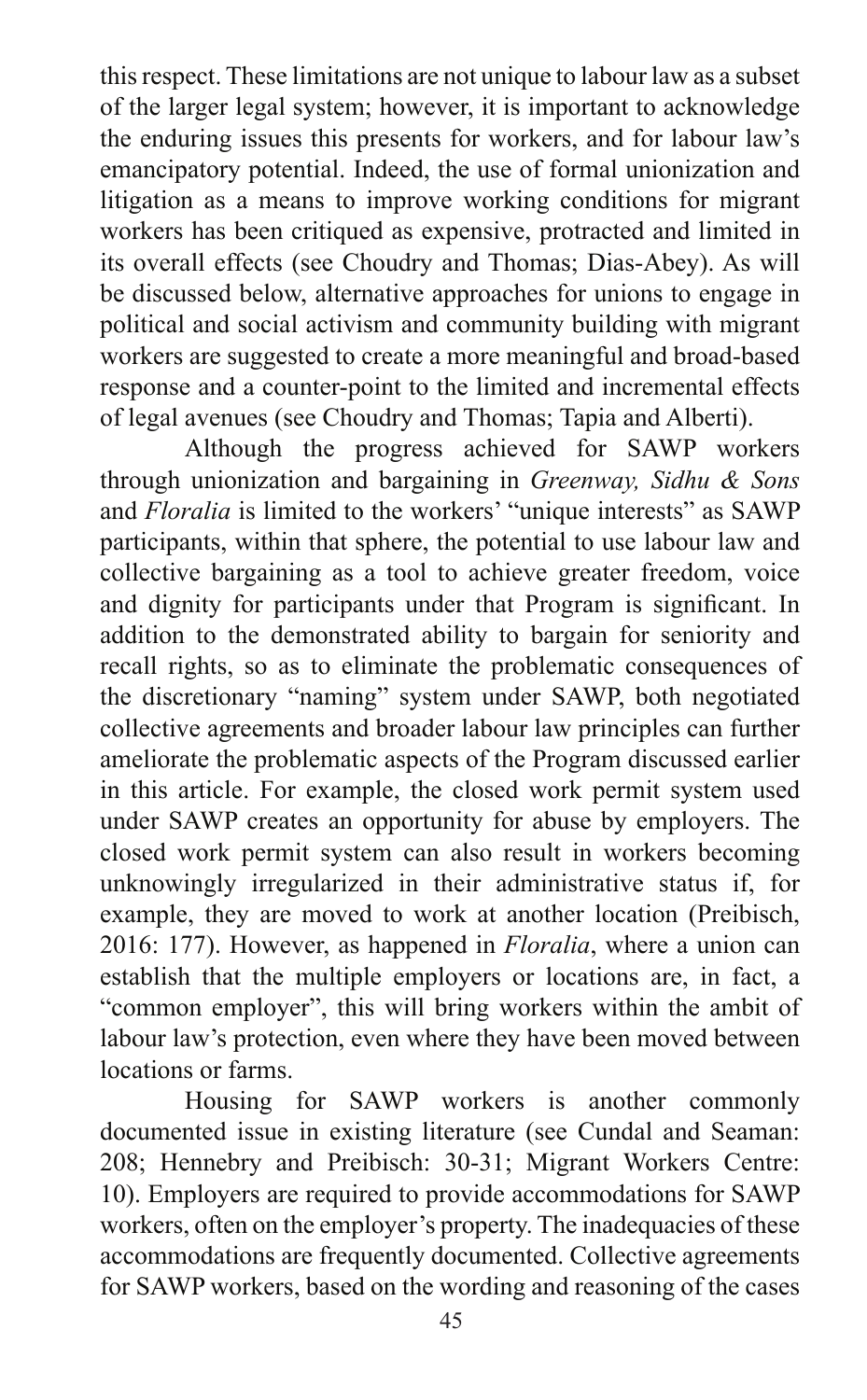discussed in this article, could provide a concrete basis for improving housing conditions through the negotiation and inclusion of terms relevant to this aspect of SAWP workers' employment and residence in Canada. Inclusion of terms in a collective agreement creates a stronger legal basis for enforcing those terms and conditions, as well as avenues for remedy where those terms are violated. As such, this may provide a stronger basis from which workers can assert their position, and the legal character of a negotiated instrument like a collective agreement may be treated more seriously by an employer in response.

Beyond the material consequences for SAWP workers in BC, the work of unions in certifying and collective bargaining for SAWP workers, as discussed through the cases examined in this article, evidences the broader potential and significance of union revitalization (see Tapia and Ibsen). The past 20 years have been characterized by continual decline of union density and coverage across the globe, due to factors including globalization, a shift from manufacturing to service work, and the erosion of the standard employment contract (see Tapia and Ibsen). Transnational labour law has recently emerged to provide a lens through which to cast into critical light neoliberal accounts of globalization and work, and to find new avenues through which to reclaim the emancipatory potential of labour law (see Blackett and Trebilcock; Blackett). The work of the unions and outcomes achieved in *Greenway*, *Sidhu & Sons*, and *Floralia* illustrate one kind of strategy that can lead both to union revitalization and the reclamation of labour law's emancipatory potential by strengthening voice and security for migrant agricultural workers, as described earlier.

The strategies deployed by the unions in the cases described in this article are, admittedly, conservative when placed within a broader spectrum of strategies and innovations unions are using to reclaim a role in contemporary workplaces and labour landscapes (see Tapia and Ibsen; Tapia and Alberti; Dias-Abey). Nonetheless, there are lessons that extend beyond the material outcomes achieved through collective bargaining for the SAWP workers in these cases. First, these cases and the work of the unions to reach out to and build community with the SAWP workers illustrate efforts to become more inclusive and expand to new constituencies (see Tapia and Isben; Tapia and Alberti; Hyman and Gumbrell-McCormick). Whether this occurs through, or results in, formal labour law action, as in the cases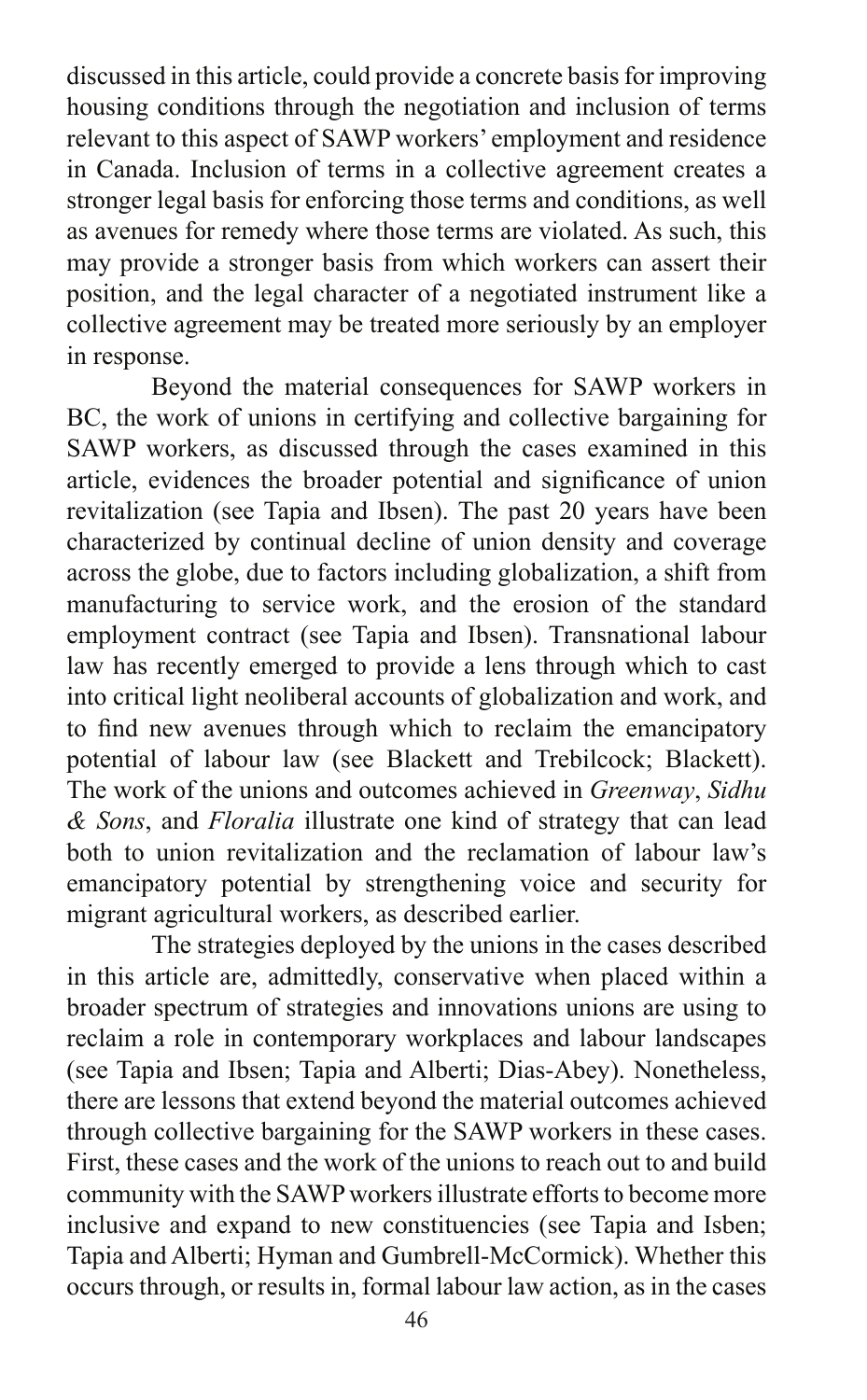discussed here, or more informal coalition and community building (see Tapia and Isben; Dias-Abey), the identification of constituencies that can be served by unions in some capacity is an important step in union revitalization and in reclaiming worker voice.

Unions in Canada, the UFCW in particular, have also engaged in broader activism concerning migrant workers' status and security in Canada. Specifically, the UFCW has been actively engaged in calling for an end to the temporary status allocated to such workers and has been vocal in advocating for permanent status for migrant workers (Basok and Lopez-Sala: 1280). In five Canadian provinces, the UFCW has also deployed a strategy of establishing community organizations which focus on education and support (called the Agricultural Workers Alliance or AWA) (Hanley et al). Also in Quebec, the IWC assist migrants in accessing benefits and connects them with advocacy groups, in addition to organizing media campaigns (see Choudry and Thomas). These activities illustrate another kind of strategy or innovation for union activity that can assist in union revitalization through participation in broader social movements and community organizing (see Tapia and Ibsen). This kind of strategy also supports worker voice, which can be particularly important for migrant workers who have a weak political voice due to the very nature of their temporary status in Canada.

## **Conclusion**

This article examined efforts by unions to advance and adapt traditional labour law mechanisms to new contexts in order to improve the voice, security and dignity of migrant agricultural workers. Drawing on three key case studies from British Columbia: *Greenway*, *Sidhu & Sons*, and *Floralia*, this article has demonstrated the positive outcomes and advancements in labour law in extending and enforcing formal collective bargaining rights to migrant agricultural workers under the SAWP. It has further discussed how creative collective bargaining tactics have enabled unions to assist SAWP workers in improving terms and conditions of their participation under SAWP which would otherwise be nonjusticiable. These cases thus illustrate how unions and workers can use legal mechanisms to resist the problematic aspects of low-wage labour migration programs. Although these mechanisms remain conservative, the processes lengthy and arduous, and the outcomes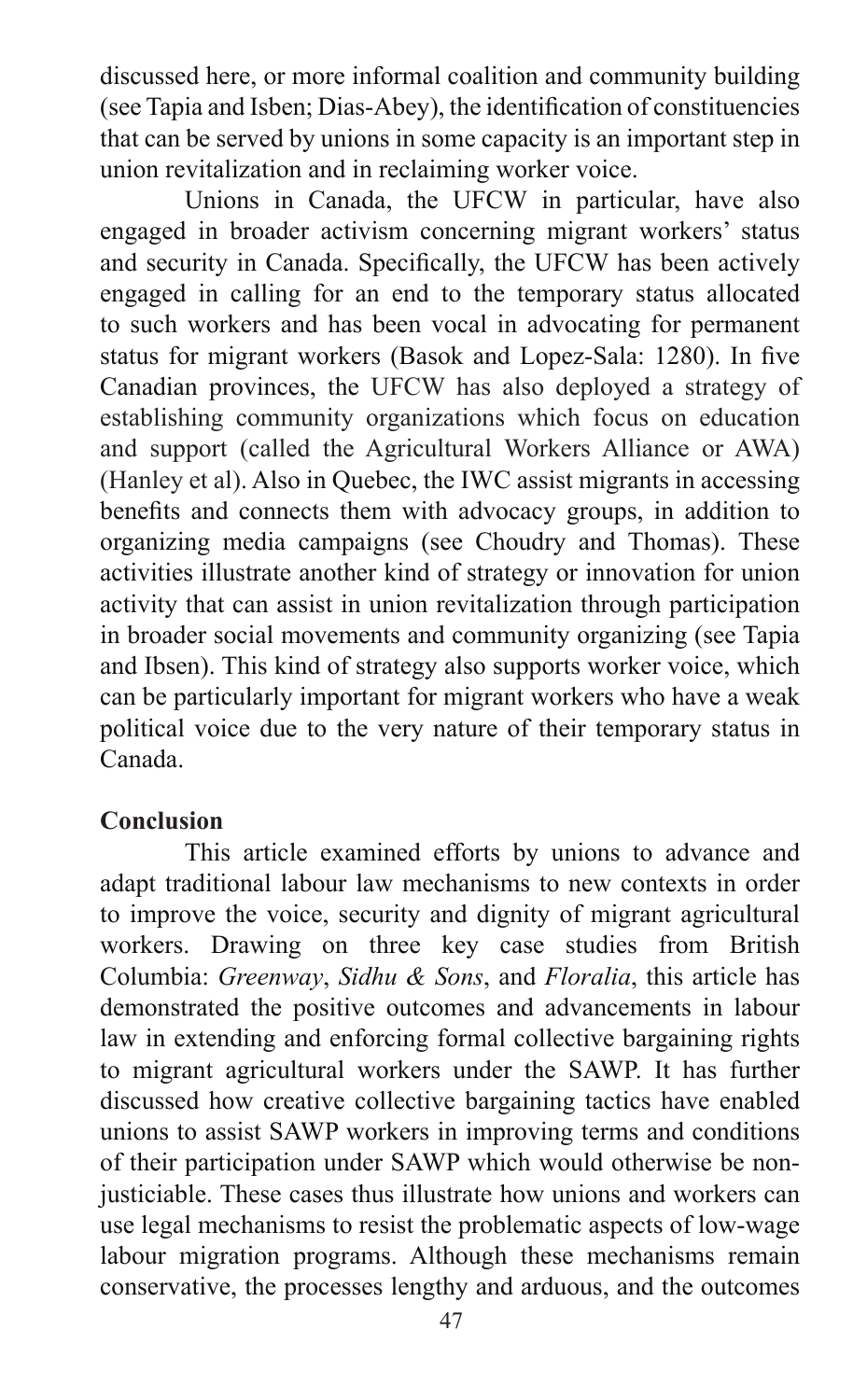incremental, they are nonetheless a useful tool in a wider toolbox of innovations and strategies that unions and other organization can deploy to strengthen the voice, freedom and security of migrant workers. The final part of this article discussed this broader spectrum of strategies and innovations that unions and community organizations are using to support migrant workers and legal, political and social actors in their countries of work.

# **Endnotes**

- 1. Assistant Professor, Peter A Allard School of Law, University of British Columbia. hastie@allard.ubc.ca. The author wishes to acknowledge the research assistance of Hayden Cook in preparing this article as well as Robert Russo, the anonymous reviewer and the editors of the journal for their helpful feedback and commentary.
- 2. Although this article focuses on unionization and labour law, these are not the only legal tools migrant workers may use to access justice in the workplace. Many of the rights violations workers experience are protected through related employment standards legislation, occupational health and safety legislation, and human rights law.
- 3. Under Canada's *Constitution Act, 1867* (UK), 30 & 31 Vict, c 3, reprinted in RSC 1985, App II, No 5, s92, employment and labour relations are within the scope of powers allocated to individual provinces (except as concerns federal undertakings). This means that each province has its own legislation to govern employment standards, labour law (unionization), occupational health and safety, and human rights.
- 4. The decision of *Sidhu & Sons* (2008) a year earlier, had found a proposed bargaining unit of SAWP workers inappropriate. However, that case did not involve a challenge based on the application of the BC *Labour Relations Code*.
- 5. While the employment agreements governing SAWP workers were also important in *Mayfair*, in that case, they were used to support an argument that SAWP workers fell outside of the definition of "employee" under the provincial legislation. In *Greenway*, the arguments rested on the fact that, as an instrument negotiated between the federal and foreign governments, the SAWP employment agreements were jurisdictionally a matter of exclusive federal control. See *Mayfair*: paras 27-28, 36-38; *Greenway*: paras 99, 113-114.
- 6. Workers could attempt to bring a legal case to court on the basis of an infringement of the *Canadian Charter of Rights and Freedoms*, Part 1 of the *Constitution Act, 1982*, being Schedule B to the *Canada Act 1982* (UK), c 11. The *Charter* guarantees, among other things, a right to life, liberty and security of the person (s.7) and to equality (s.15).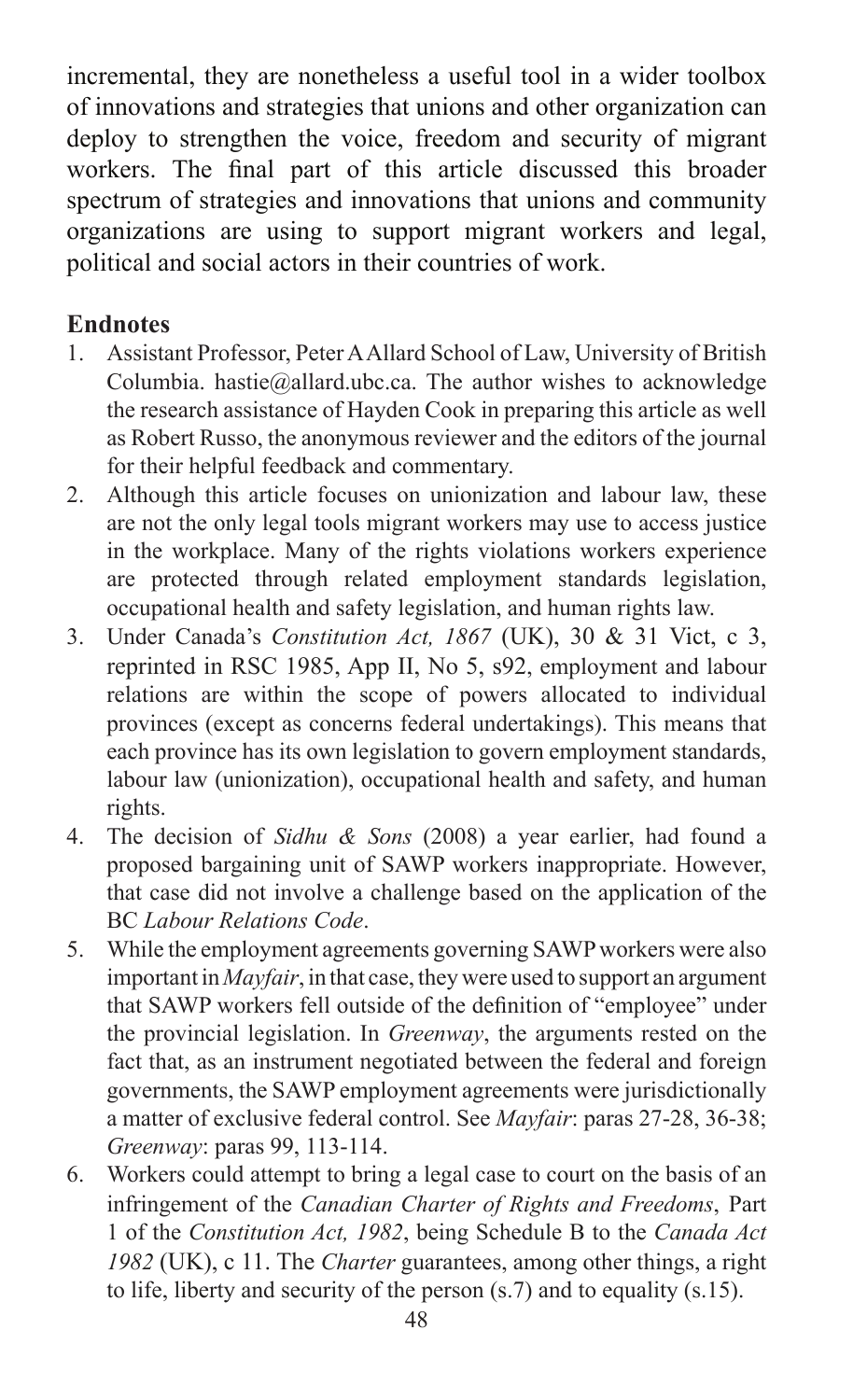7. In *United Mexican States*, it was found that state immunity precluded the Board from exercising remedial jurisdiction over Mexico, but not from inquiring into their conduct and its effect on contractual relations between domestic parties. This is because Mexico's activity is characterized as "improper interference" under the *Code*, a finding of which is not technically a violation; it is simply an acknowledgment that "Mexico's conduct has legal consequences for Canadian employers and their employees (*United Mexican States*: para 133). The only action the Board can take in response is refuse to count the vote (*United Mexican States*: para 62). A refusal to count a decertification vote in the wake of a finding of improper interference "is a consequence that has legal effect on the employer, the employees, and the union. There is no legal consequence for any other person who is found to have improperly interfered" (*United Mexican States*: para 67). In theory, Mexico could continually bar the participation of union supporters in the program and have no exposure to any liability whatsoever. The Board acknowledges this when it says that "a finding, if made, would not purport to regulate, change, or interfere with Mexico's conduct" (*United Mexican States*: para 133).

#### **Bibliography**

- Basok, Tanya. 2002. *Tortillas and Tomatoes: Transmigrant Mexican Harvesters in Canada.* Montreal: McGill-Queen's University Press.
- Basok, Tanya. 2004. "Post-national citizenship, social exclusion and migrants rights: Mexican seasonal workers in Canada", *Citizenship Studies,* 8(1), pp. 47-64.
- Basok, Tanya and Daniele Belanger. 2016. "Migration Management, Disciplinary Power, and Performances of Subjectivity", *Canadian Journal of Sociology*, 41(2), pp. 139-164.
- Basok, Tanya and Ana Lopez-Sala. 2016. "Temporary Agricultural Migrants and Trade Unions' Activism in Canada and Spain", *Journal of International Migration and Integration*, 17(4), pp. 1271-1287.
- Blackett, Adelle. 2018. "Introduction: Decolonizing Labour Law Contributions to an Emergent Transnational Labour Law", *Canadian Journal of Law and Society,* 33(2), pp. 111-114.
- Blackett, Adelle and Anne Trebilcock. 2015. "Introduction" in Adelle Blackett and Anne Trebilcock (eds.), *Research Handbook on Transnational Labour Law*. Northampton, MA: Edward Elgar Publishing, pp. 3–36.
- *Certain Employees of Floralia Plant Growers Ltd v UFCW, Local 1518 Re* (2015)*,* [2016] BCWLD 1316, 272 CLRBR (2d) 32 (LRB).
- *Certain Employees of Floralia Plant Growers Ltd v UFCW, Local 1518 Re,*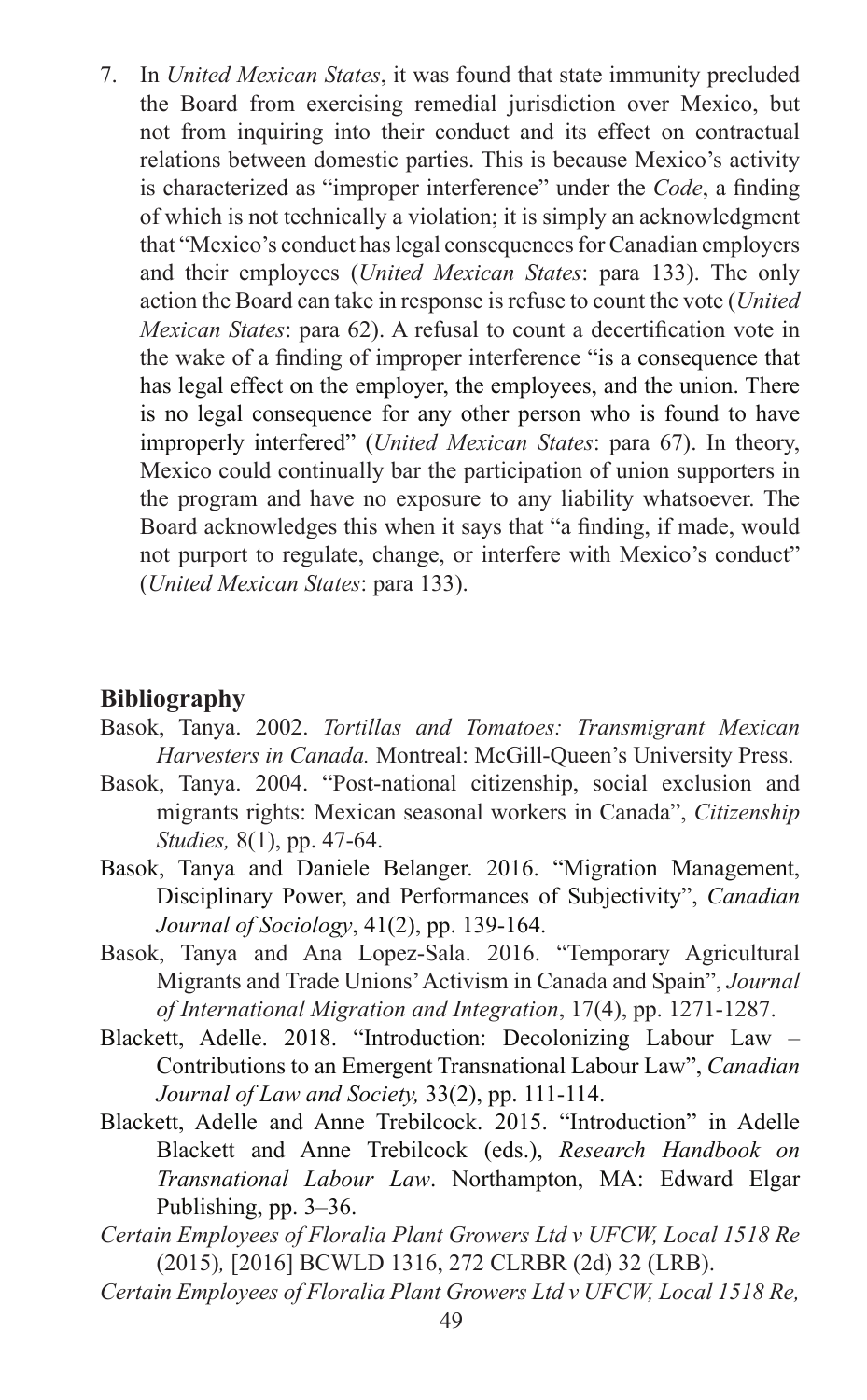[2016] BCWLD 3231, 282 CLRBR (2d) 32 (LRB).

- *Certain Employees of Sidhu & Sons Nursery Ltd v UFCW, Local 1518 Re,* [2014] BCWLD 3105, 241 CLRBR (2d) 1 (LRB).
- Choudry, Aziz and Mark Thomas. 2013. "Labour Struggles for Workplace Justice: Migrant and Immigrant Worker Organizing in Canada", *Journal of Industrial Relations*, 55(2), pp. 212-226.
- Cundal, Kerry and Brian Seaman. 2012. "Canada's temporary foreign worker programme: A discussion of human rights issues", *Migration Letters*, 9(3), pp. 201-214.
- Dias-Abey, Manoj. 2018. "Can 'Alt-Labor' Organisations Improve Migrant Farm Workers' Conditions?", *Harvard Civil Rights-Civil Liberties Law Review*, 53(1), pp. 167-211.
- Eleveld, Anja and Franca Van Hooren. 2018. "The Governmentalization of the Trade Union and the Potential of Union-Based Resistance: The Case of Undocumented Migrant Domestic Workers in the Netherlands Making Rights Claims", *Social & Legal Studies*, 27(5), pp. 596-615.
- Faraday, Fay. 2012. "Made in Canada How the Law Constructs Migrant Workers' Insecurity". Toronto: Metcalf Foundation. Retrieved 28 January 2019, https://metcalffoundation.com/wp-content/ uploads/2012/09/Made-in-Canada-Full-Report.pdf.
- *Floralia Plant Growers Ltd v UFCW, Local 1518* (2008)*,* [2009] BCWLD 1496, 160 CLRBR (2d) 115 (LRB).
- *Floralia Plant Growers Ltd v UFCW, Local 1518 Re,* [2017] BCWLD 1995, 288 CLRBR (2d) 48 (LRB).
- Fudge, Judy. 2011. "The Precarious Migrant Status and Precarious Employment: The Paradox of International Rights for Migrant Workers", Metropolis British Columbia Working Paper Series, No. 11–15. Retrieved 28 January 2019, http://ssrn.com/abstract=1958360.
- *Greenway Farms Ltd v United Food and Commercial Workers Union, Local 1518,* [2009] BCWLD 7227, 170 CLRBR (2d) 208 (LRB).
- Hanley, Jill et al. 2012."'Good Enough to Work? Good Enough to Stay!' Organizing Among Temporary Foreign Workers" in Patti Tamara Lenard and Christine Straehle (eds.), *Legislated Inequality: Temporary Labour Migration in Canada.* Montreal: McGill-Queen's University Press, pp. 245-271.
- Hastie, Bethany. 2017. "The Inaccessibility of Justice for Migrant Workers: A Capabilities-Based Perspective", *Windsor Yearbook of Access to Justice*, 34(2), pp. 20-39.
- Hennebry, Jenna. 2012. "Permanently Temporary? Agricultural Migrant Workers and Their Integration In Canada", IRPP Study, No. 26 (28 February). Retrieved 28 January 2019, http://irpp.org/researchstudies/permanently-temporary/.
- Hennebry, Jenna and Kerry Preibisch. 2010. "A Model for Managed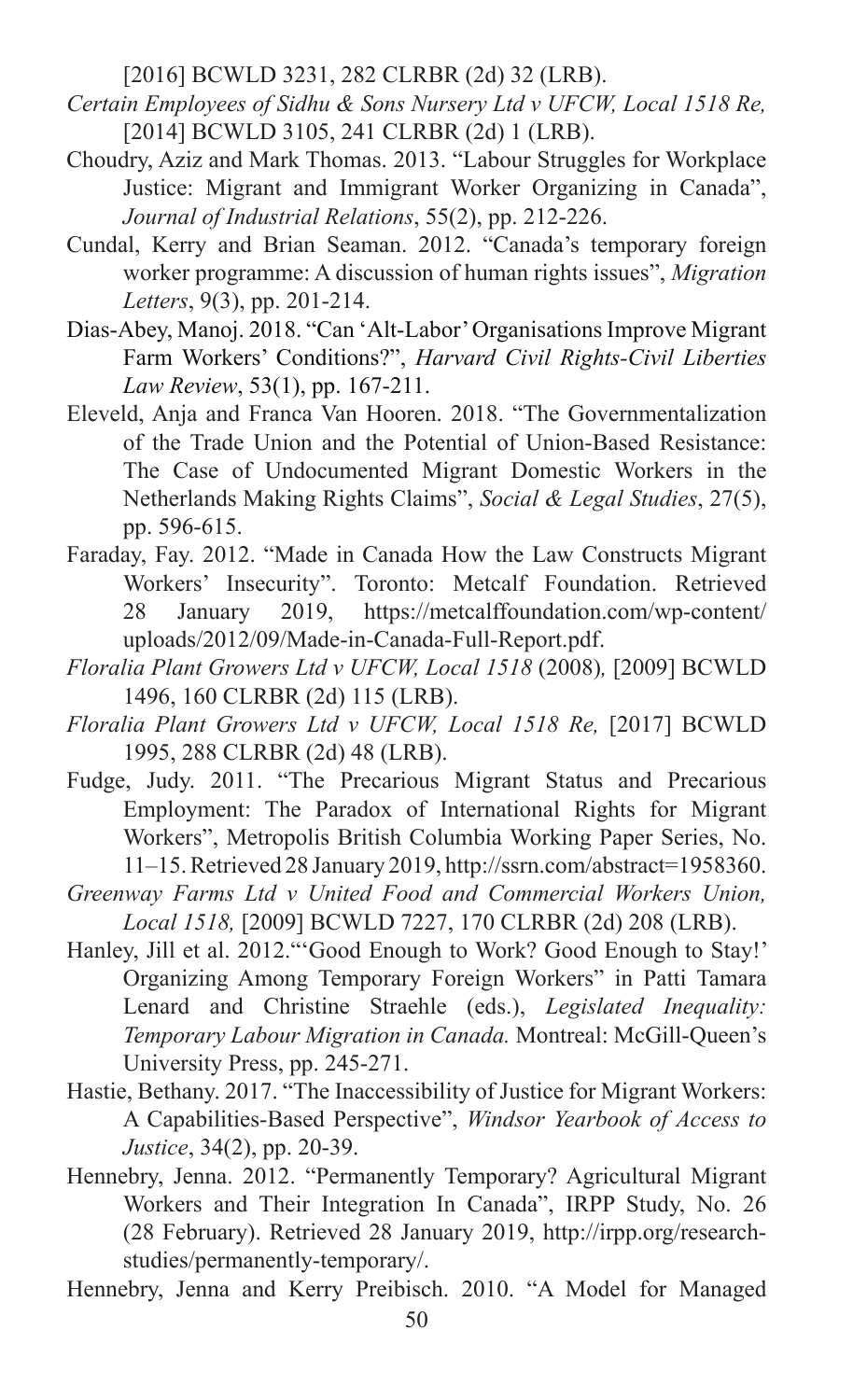Migration? Re-Examining Best Practices in Canada's Seasonal Agricultural Workers Program", *International Migration*, 50(S1), pp. 19-40.

- Hennebry, Jenna, Janet McLaughlin and Kerry Preibisch. 2015. "Out of the Loop: (In)access to Health Care for Migrant Workers in Canada", *Journal of International Migration & Integration*, 17(2), pp. 521- 538.
- Hyman, Richard and Rebecca Gumbrell-McCormick. 2017. "Resisting Labor Market Insecurities: Old and New Actors, Rivals or Allies?", *Journal of Industrial Relations*, 59(4), pp. 538-561.

*Immigration and Refugee Protection Regulations*, SOR/2002-227.

- Jensen, Heather. 2013. *Unionization of Agricultural Workers in British Columbia.* LLM Thesis, University of Victoria [unpublished].
- Law Commission of Ontario. 2012. *Vulnerable Workers and Precarious Work.* Toronto, Ontario. Retrieved 28 January 2019. https://www. lco-cdo.org/wp-content/uploads/2013/03/vulnerable-workers-finalreport.pdf.
- Lenard, Patti Tamara and Christine Straehle. 2012. "Introduction" in Patti Tamara Lenard and Christine Straehle (eds.), *Legislated Inequality: Temporary Labour Migration in Canada.* Montreal: McGill-Queen's University Press, pp. 3-25.
- Marsden, Sarah. 2012. "The New Precariousness: Temporary Migrants and the Law in Canada", *Canadian Journal of Law and Society*, 27(2), pp. 209-229.
- McLaughlin, Janet. 2010. "Classifying the "ideal migrant worker": Mexican and Jamaican transnational farmworkers in Canada", *Focaal,* 2010(57) pp. 79-94.
- McLaughlin, Janet, Jenna Hennebry and Ted Haines. 2014. "Paper versus Practice: Occupational Health and Safety Protection and Realities for Temporary Foreign Agricultural Workers in Ontario", *Perspectives Interdisciplinaires sur Travail & Sante,* 16(2), pp. 1-20.
- Migrant Workers Centre. 2018. *Envisioning Justice for Migrant Workers: A Legal Needs Assessment.* Vancouver, BC. Retrieved 28 January 2019. http://bcpovertyreduction.ca/wp-content/uploads/2018/03/ MWC-Envisioning-Justice-for-Migrant-Workers-Report.pdf.
- Nakache, Delphine and Paula J Kinoshita. "The Canadian Temporary Foreign Worker Program: Do Short-Term Economic Needs Prevail Over Human Rights Concerns?", IRPP Study, No.5 (13 May). Retrieved 28 January 2019. http://irpp.org/wp-content/uploads/ assets/research/diversity-immigration-and-integration/newresearch-article-3/IRPP-Study-no5.pdf.
- Preibisch, Kerry. 2012. "Development as Remittances or Development as Freedom? Exploring Canada's Temporary Migration Programs from a Rights-Based Approach", in Judy Fudge et al (eds.), *Constitutional*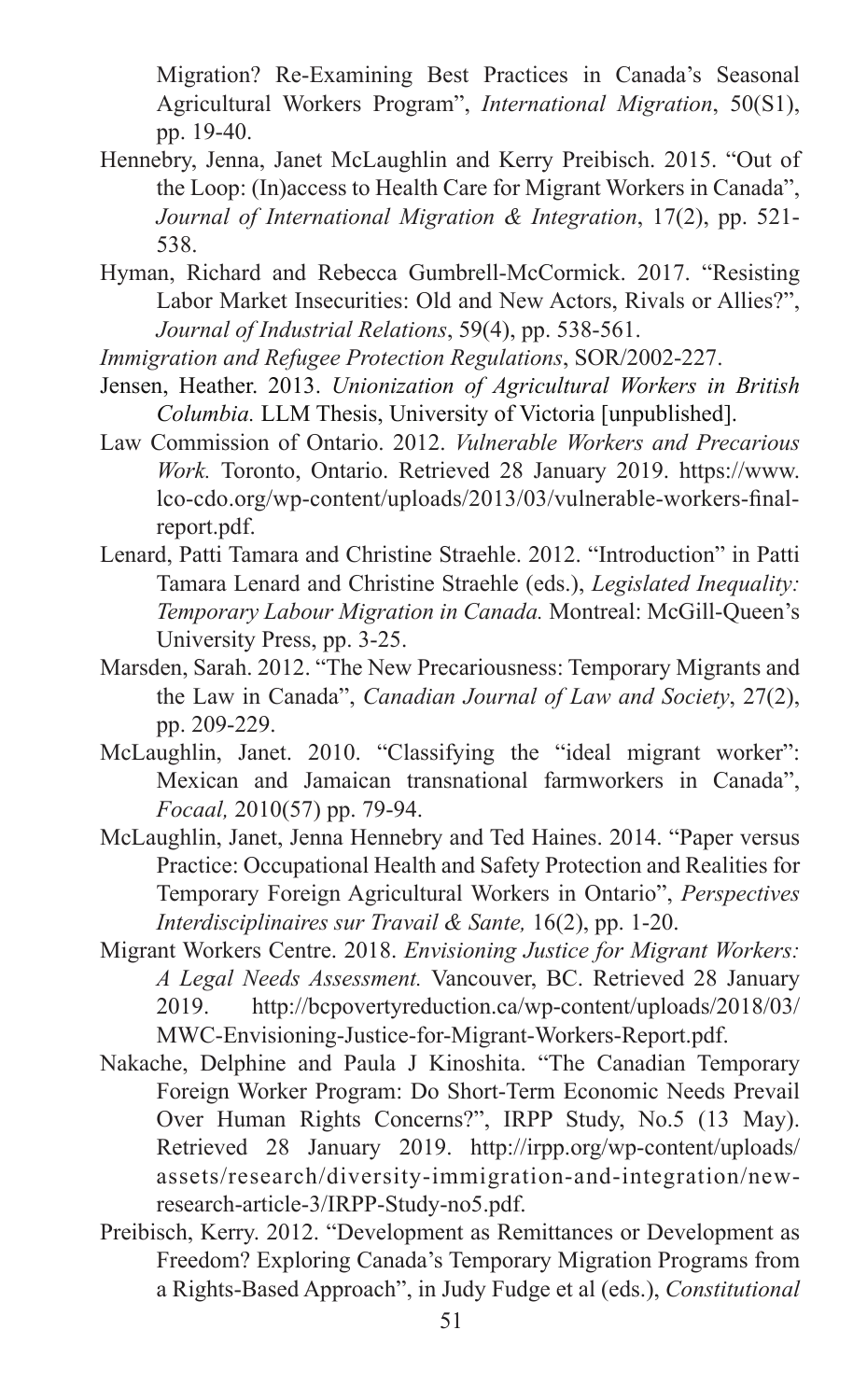*Labour Rights in Canada: Farm Workers and the* Fraser *Case.*  Toronto: Irwin Law, pp. 81-108.

- Preibisch, Kerry. 2016. "BC Grown: Examining the Place-Embeddedness of Managed Migration and Farm Labour Markets in British Columbia", in Shirley A MacDonald and Bob Barnetson (eds.), *Farm Workers in Western Canada.* Edmonton: University of Alberta Press, pp. 167- 186.
- Preibisch, Kerry and Jenna Hennebry. 2011. "Temporary migration, chronic effects: the health of international migrant works in Canada", *Canadian Medical Association Journal*, 183(9), pp. 1033-1038.
- Preibisch, Kerry and Jenna Hennebry. 2012. "Buy Local, Hire Global: Temporary Migration in Canadian Agriculture", in Patti Tamara Lenard and Christine Straehle (eds.), *Legislated Inequality: Temporary Labour Migration in Canada.* Montreal: McGill-Queen's University Press, pp. 48-72.
- Reid-Musson, Emily. 2017. "Grown Close to Home: Migrant Worker (Im) mobilities and Unfreedom on Canadian Family Farms", *Annals of the American Association of Geographers,* 107(3), pp. 716-730.
- Russo, Robert. 2011. "Temporarily Unchained: The Drive to Unionize Foreign Seasonal Agricultural Workers in Canada- A Comment on Greenway Farms and UFCW", *BC Studies,* 169, pp. 131-141.
- Russo, Robert. 2012. *Solidarity Forever, Canadians Never: SAWP Workers in Canada.* PhD Thesis, University of British Columbia [unpublished].
- Sandborn, Tom. 2009. "Setback for Historic Effort to Unionize Guest Farm Workers", *The Tyee* (29 June). Retrieved 28 January 2009, https:// thetyee.ca/News/2009/06/29/FarmUnionSetback/.
- Sandborn, Tom. 2011. "Mexican Gov't Union busting in BC, Charges Union", *The Tyee* (11 May). Retrieved 28 January 2019, https:// thetyee.ca/News/2011/05/11/MexicanUnionBusting/.
- Satzewich, Vic. 1991. *Racism and the Incorporation of Foreign Labour: Farm Labour Migration to Canada since 1945.* London: Routledge.
- Sharma, Nandita. 2006. *Home Economics: Nationalism and the Making of 'Migrant Workers' in Canada.* Toronto: University of Toronto Press.
- Sharma, Nandita. 2012. "The "Difference" that Borders Make: "Temporary Foreign Workers" and the Social Organization of Unfreedom in Canada", in Patti Tamara Lenard and Christine Straehle (eds.), *Legislated Inequality: Temporary Labour Migration in Canada.*  Montreal: McGill-Queen's University Press, pp. 26-47.
- *Sidhu & Sons Nursery Ltd v UFCW, Local 1518* (2008)*,* [2009] BCWLD 1494, 158 CLRBR (2d) 259 (LRB).
- *Sidhu & Sons Nursery Ltd v UFCW, Local 1518*, [2009] BCWLD 3831, 176 CLRBR (2d) 84 (LRB).
- *Sidhu & Sons Nursery Ltd v UFCW, Local 1518,* [2010] BCWLD 4307,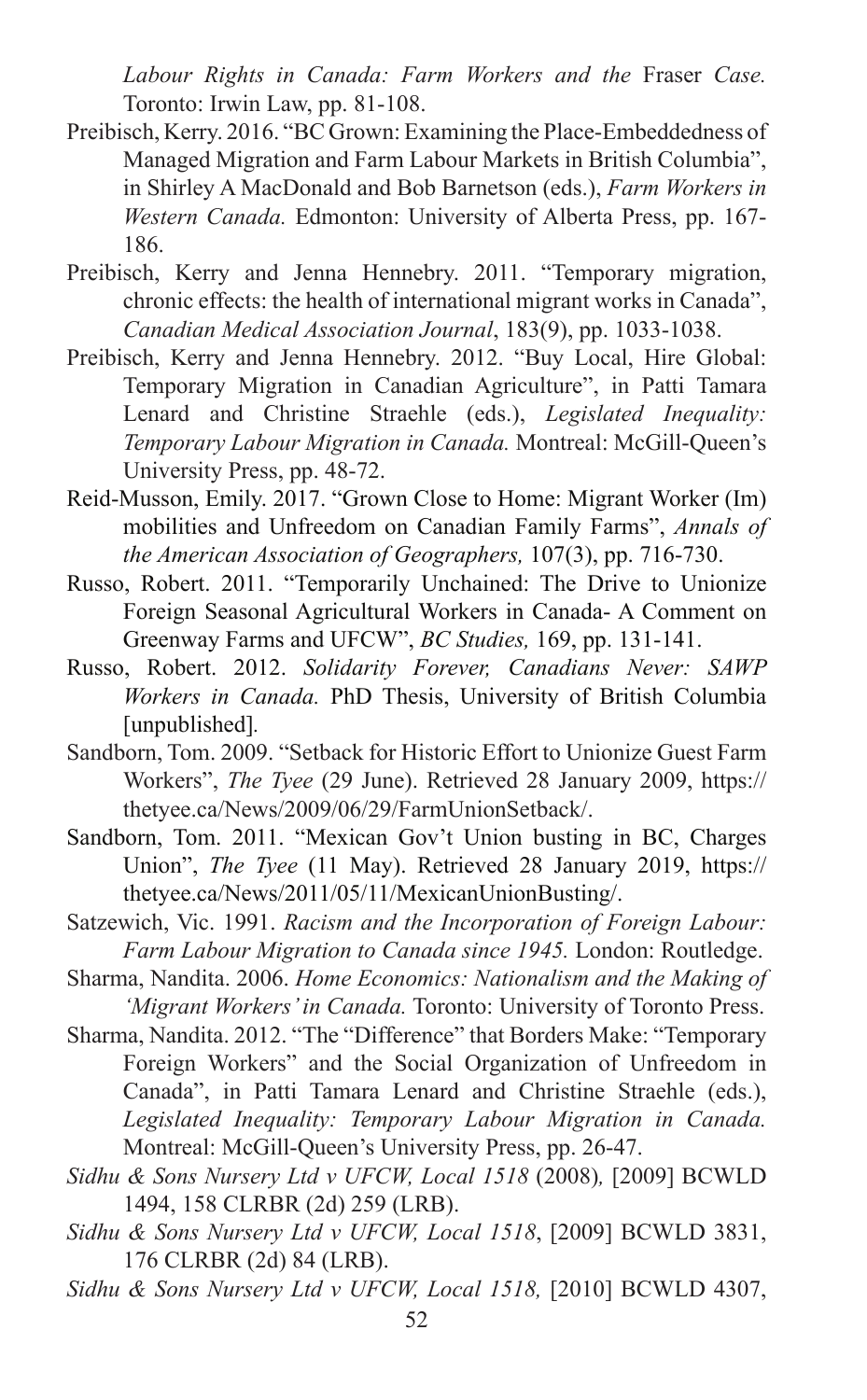176 CLRBR (2d) 106 (LRB). (2010a).

- *Sidhu & Sons Nursery Ltd v UFCW, Local 1518*, [2010] BCWLD 7951, 183 CLRBR (2d) 44 (LRB). (2010b).
- Silverman, Stephanie J and Amrita Hari. 2016. "Troubling the Fields: Choice, Consent and Coercion of Canada's Seasonal Agricultural Workers", *International Migration,* 54(5), pp. 91-104.
- Smith, Adrian A. 2018. "Temporary Labour Migration and the 'Ceremony of Innocence' of Postwar Labour Law: Confronting the 'South of the North'", *Canadian Journal of Law and Society*, 33(2), pp. 261-277.
- Tapia, Maite and Gabriella Alberti. 2018. "Social Movement Unionism: A Toolkit of Tactics or a Strategic Orientation? A Critical Assessment in the Field of Migrant Workers Campaigns", in Jurgen Grote and Claudius Wagemann (eds.), *Passions and Interests: Debating the Relationship between Social Movements and Organized Labour.*  London: Routledge, pp. 109-127.
- Tapia, Maite and Christian Lyhne Ibsen. 2017. "Trade Union Revitalisation: Where Are We Now? Where to Next?", *Journal of Industrial Relations*, 59(2), pp. 170-191.
- *UFCW Local 832 v Mayfair Farms (Portage) Ltd*, [2007] MLBD No 6, 139 CLRBR (2d) 1.
- *United Mexican States v British Columbia,* 2014 BCSC 54, [2014] BCWLD 1663.
- Vosko, Leah F. 2014. "Tenuously Unionised: Temporary Migrant Workers and the Limits of Formal Mechanisms Designed to Promote Collective Bargaining in British Columbia", Industrial Law Journal, 43(4), pp. 451-484.
- Vosko, Leah F. 2016. "Blacklisting as a Modality of Deportability: Mexico's Response to Circular Migrant Agricultural Workers' Pursuit of Collective Bargaining Rights in British Columbia, Canada", *Journal of Ethnic and Migration Studies*, 42(8), pp. 1371-1387.
- Vosko, Leah F. 2018. "Legal But Deportable: Institutionalized Deportability and the Limits of Collective Bargaining Among Participant's in Canada's Seasonal Agricultural Workers Program", *ILR Review*, 71(4), pp. 882-907.